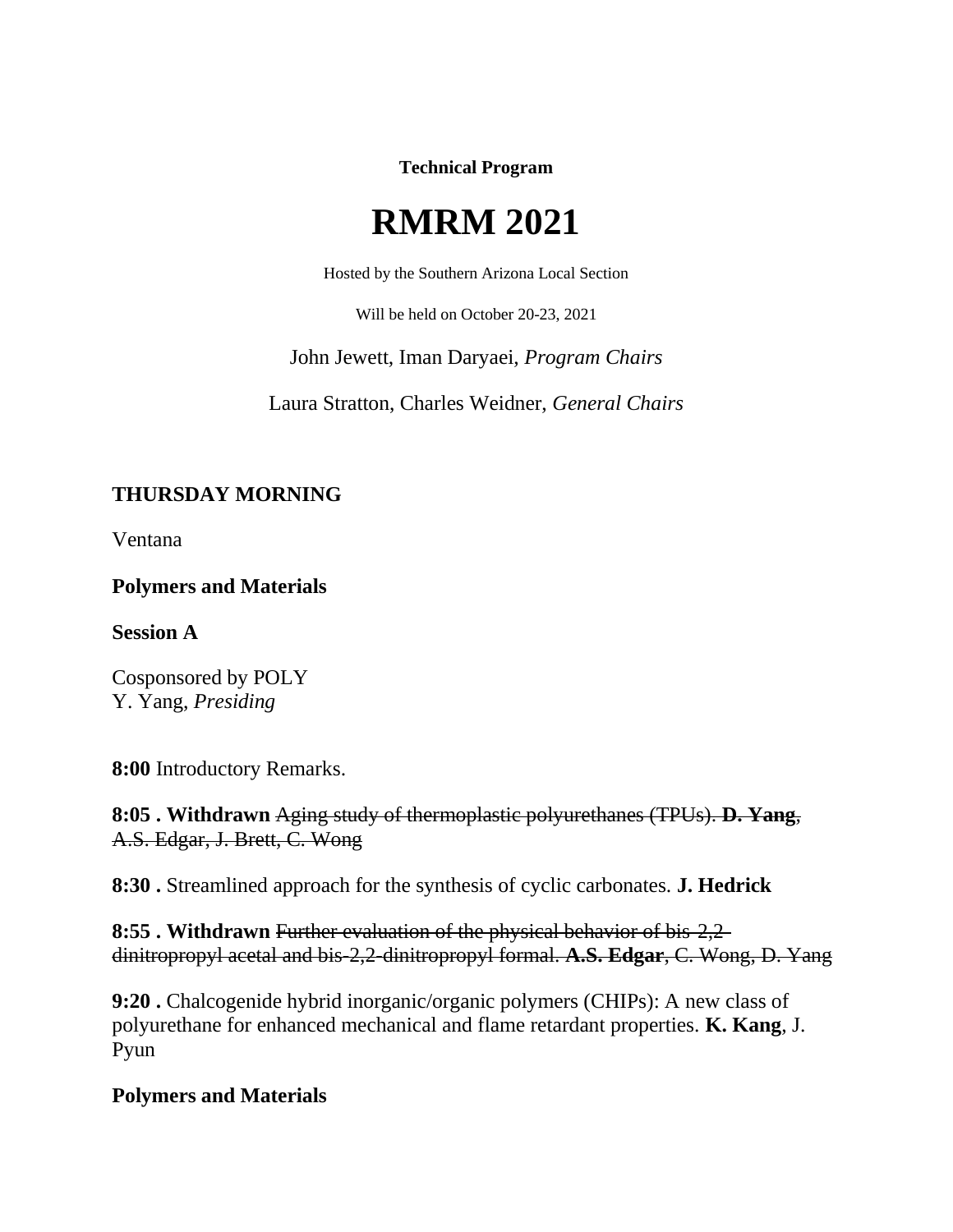#### **Session B**

Cosponsored by POLY Y. Yang, *Presiding*

**10:15 .** Novel tamper-indicating materials. **W.C. Corbin**, M. Humphries, H. Smartt

**10:40 .** Development of a universal organic electrochemical transistor (OECT) platform towards biosensing. **S. Yu**, J. Harris, E.L. Ratcliff

**11:05 .** Elucidating ion interactions in oxidized organic semiconductors for use in organic electrochemical transistors. **S. Yeager**, L. Du, J. Harris, E. Ratcliff

**11:25 .** Conductive and malleable solid state polymer electrolytes with a triazine hyperbranching polymer host. **M. Bolar**, C.C. Browder

Copper

#### **Chemical Education**

#### **Chemistry Education: Challenges and Promising Practices**

Cosponsored by CHED V. Talanquer, *Presiding*

**8:00** Introductory Remarks.

**8:05 .** Using free electron lasers to understand membrane protein dynamics. **M.C. PERERA**, T. Grant, L. Salas-Estrada, A.V. Struts, U. Chawla, S. Fried, N. Weerasinghe, K. Karpos, D. Meza, N. Zatsepin, A. Grossfield, D. Mendez, P. Fromme, R. Kirian, M.F. Brown

**8:30 .** Student voices and faculty opinion regarding equity in the chemistry instruction. **A. Margiotta**, C.E. Brown

**8:55 .** Exploring gender and ethnicity performance gaps in a traditional and reformed general chemistry course. **J. Tashiro**, V. Talanquer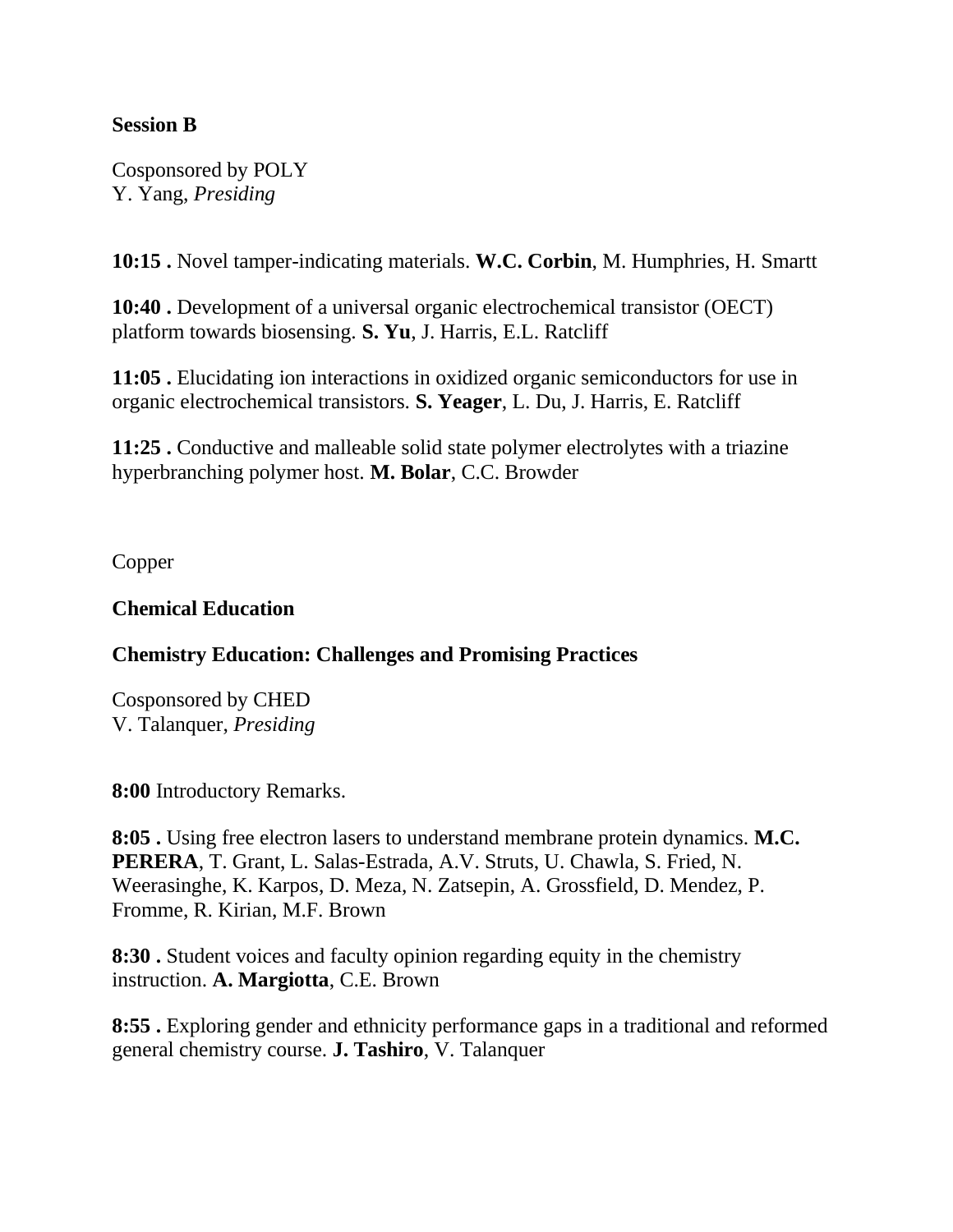**9:20 .** Designing a hybrid culturally-relevant STEM research program for Native American students. **K.S. Headon**

**9:45** Intermission.

**10:15** Introductory Remarks.

**10:20 .** Chemistry teaching careers in secondary school: Do you know the facts in the Rocky Mountain region?. T.M. Chambers, J. Breakall, E.C. Gravely, W. Hunter, **J.B. Nielson**, E.J. Yezierski

**10:45 .** Educational escape rooms: Teaching and reinforcing chemical concepts. **P. McBride**

**11:10 .** Embedding introductory research and problem-solving skills in the chemistry first-year seminar curriculum. **C.J. Olivo-Delgado**

Canyon A

#### **Viruses & viral-like particles**

#### N. Lee, *Presiding*

**8:00** Introductory Remarks.

**8:05 .** The race to high quality oligonucleotide chemistry. **M. Blanco**

**8:30 .** Oncolytic virotherapy by metal complexes: Vanadium compounds. **D.C. Crans**

**8:55 .** The effects of palmitoylation on the stability of envelope protein pentamer in SARS-CoV-2. **s. sun**, C. Karki, L. Li

**9:20 .** Methamphetamine hapten conjugated peptide vaccines to combat addiction. **J. Genchev**, N. Lee

**9:45** Break.

**10:20 .** Building science self-efficacy in students without laboratory and research experience to successfully produce virus-like particles (VLPs). **M. Proctor**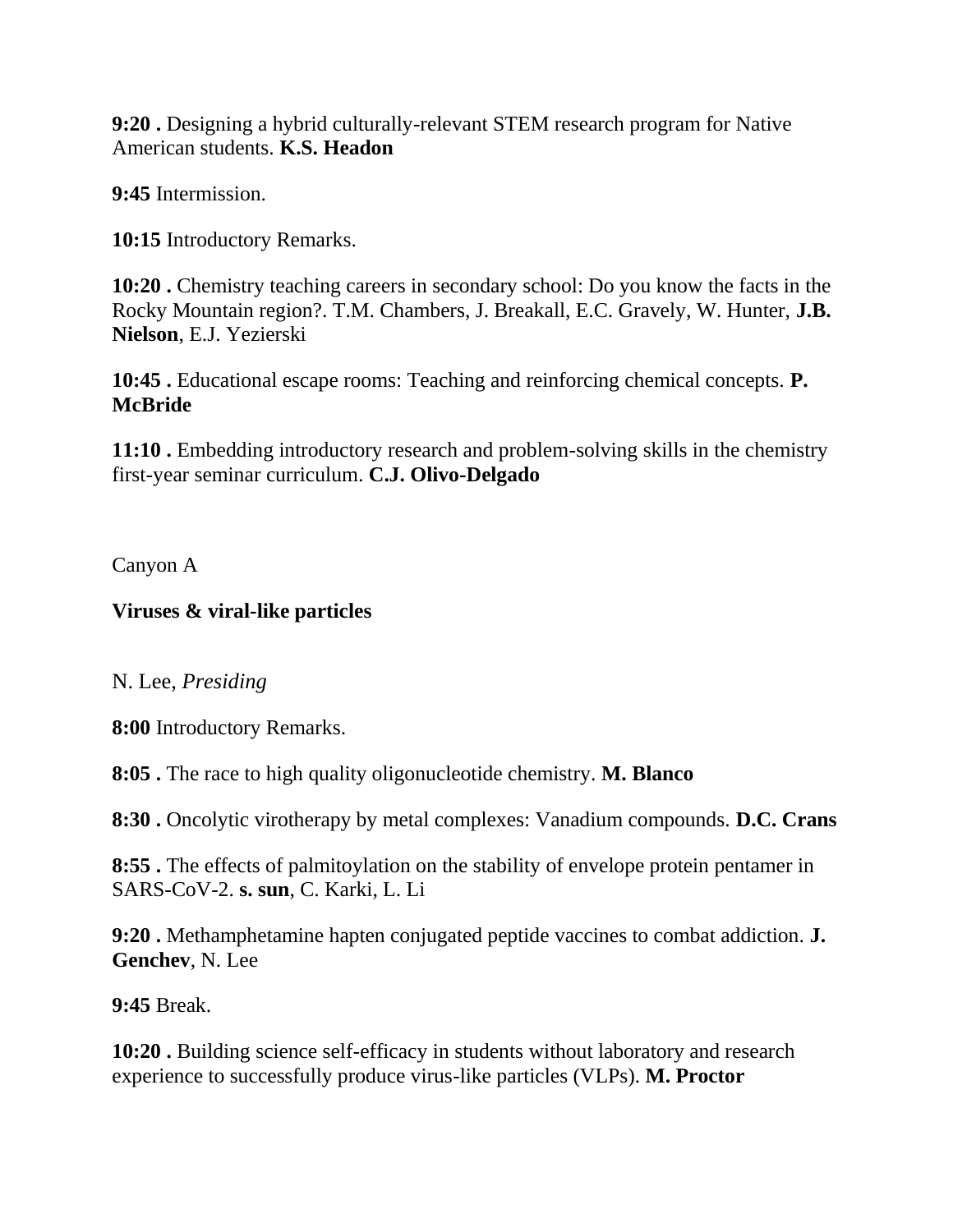**10:45 .** Preparation of apolipoprotein-C I (ApoC1) peptide antigens for display on virus-like particles to combat adenocarcinoma. **K. Acothley**

**11:10 .** Study electrostatic features of SARS-CoV-2 N proteins and RNAs. **W. Guo**, L. Li

Canyon B

# **Computation Chemistry: In silico in the Copper State**

Financially supported by Gaussian J. Lee, *Presiding*

**8:00** Introduction.

**8:05 .** What is the shape of a potato? Characterizing amorphous shapes. **C. Gale**, M. Derakhshani-Molayousefi, N.E. Levinger

**8:25 .** Quantum mechanical and molecular dynamics simulations of rotation energetics of a full-retinylidene system using novel force fields. **A. Erly**, J. Kuan, N. Kuo, F.T. Doole, D. Nikolaev, M. Ryazantsev, A.V. Struts, M.F. Brown

**8:45 .** Lipid droplets under starvation conditions: A molecular dynamics exploration of the physical properties behind protein recruitment. **R.J. Braun**, J.M. Swanson

**9:05 .** Utilizing metadynamics and transition path sampling to develop a molecular understanding of cardiac muscle. **A.P. Baldo**, S.D. Schwartz, J.C. Tardiff

Canyon B

**Biochemistry**

**Computational Biochemistry**

Y. Xie, *Presiding*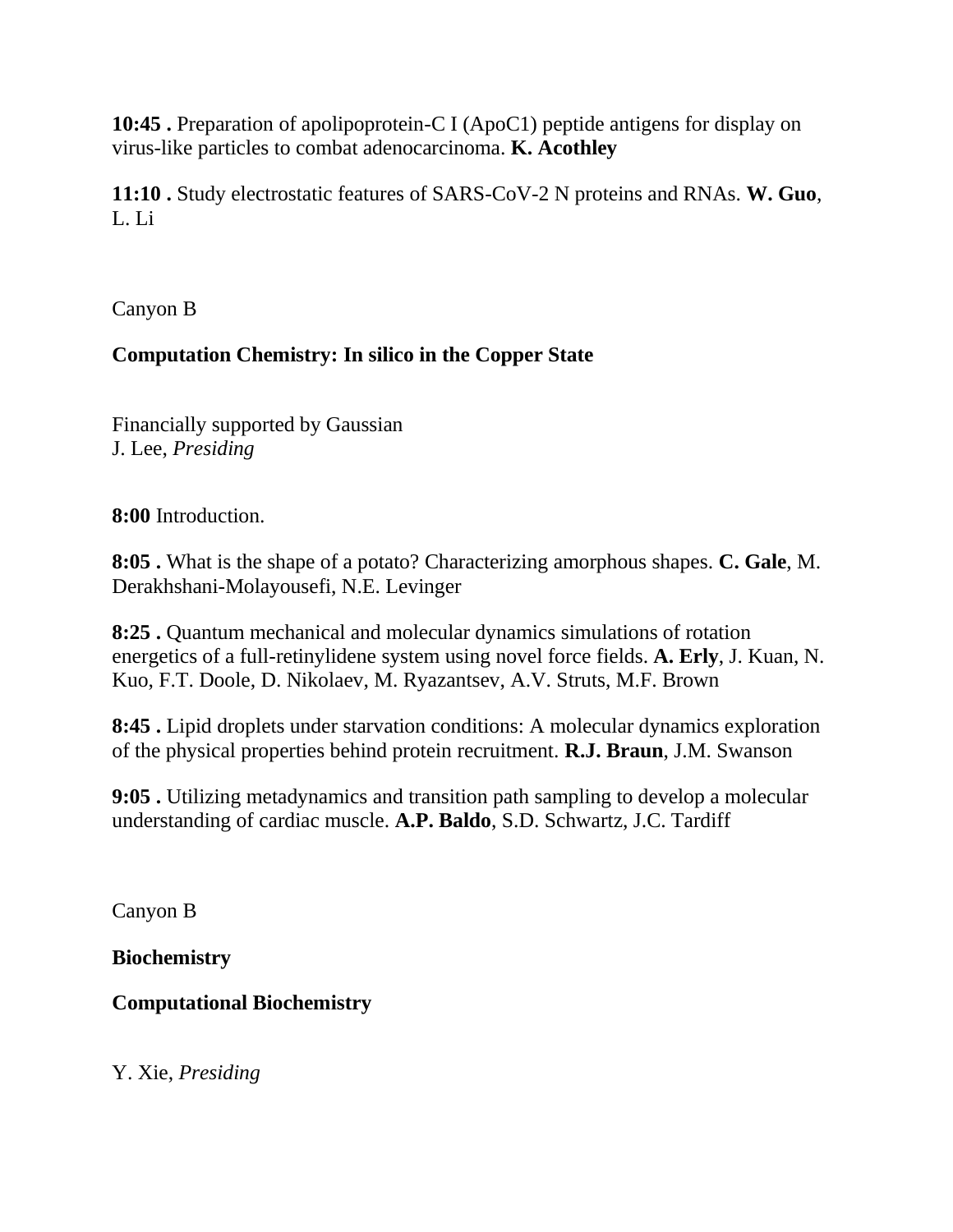**10:15** Introductory Remarks.

**10:20 .** Computational study on the electrostatic interactions between uracil-DNA glycosylase (UDG) and DNA. **Y. Xie**, C. Karki, J. Chen, L. Li

**10:45 .** Developing and utilizing a multiscale computational approach to study molecular motors' motility. Y. Xie, **L. Li**

**11:10 .** Electrospun wound healing devices containing antimicrobial eutectic solvents resist biofouling by microbial pathogens. **M.A. Nguyen**, T.A. Bardsley, A.M. Whitaker, B. Padilla, R.E. Del Sesto, R.S. Kellar, A.T. Koppisch

**11:35 .** Self-assembling peptides (Q11 and KFE8) as a platform to create new HPV vaccines candidates. **C.G. Morales**

**12:00** Concluding Remarks.

Canyon C

**Peptides**

#### **Peptides: Design, Synthesis and Health**

A. A. Fuller, H. M. Mansour, *Presiding*

**8:00** Introductory Remarks.

**8:05 .** Macrocylic peptides: Orally bioavailable peptides for potential drug development. **J.V. Aldrich**, T. Khaliq, J. McLaughlin

**8:30 .** Development of peptide based vancomycin antagonists to attenuate the selection of vancomycin resistance among *Enterococci*. **R. Mull**, Y. Tal-Gan

**8:55 .** Advances and innovation in peptide drug delivery. **H.M. Mansour**

**9:20 .** PEG stapling for enhanced conformational stability within β-sheet proteins and α-helical coiled coils. **J.L. Price**

**9:45** Intermission.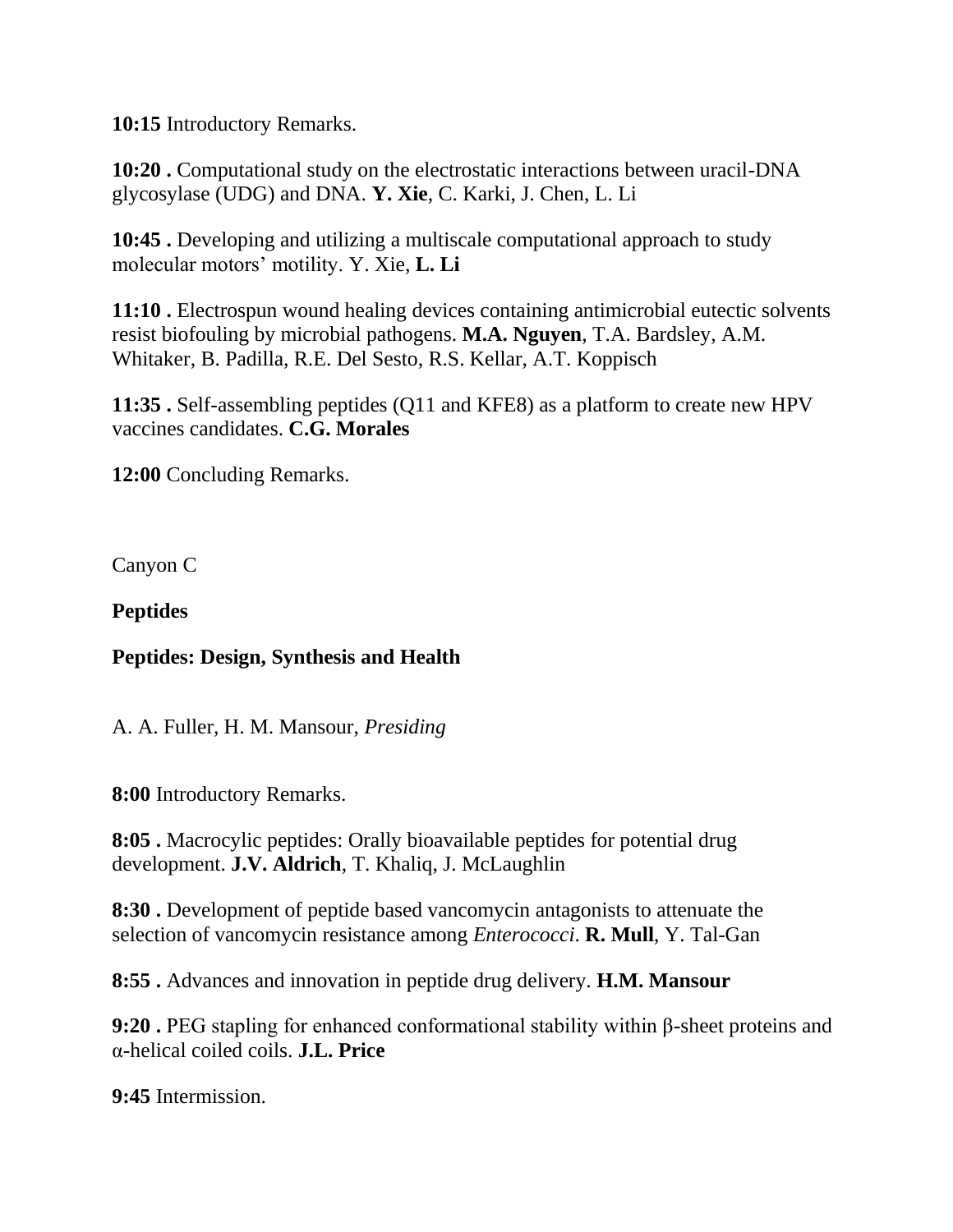**10:15 .** Glycopeptides: Drugs for the brain from the brain. **R. Polt**

**10:40 .** TLC-MALDI-TOF as a platform for identifying novel, site-specific, peptidebased poly (ADP-ribose) polymerase inhibitors. S. Wallace, L. Chihab, M. Yamasaki, B. Yoshinaga, Y. Torres, D. Rideaux, Z. Javed, S. Turumella, M. Zhang, D. Lawton, A.A. Fuller, **I. Carter-O'Connell**

**11:05 .** Development of peptides derived from active regions of endogenous lung proteins for the treatment of infection and inflammation. **J.G. Ledford**

**11:30 .** Peptidomimetic macrocycle synthesis and structural evaluation. **A.A. Fuller**, S. Motevalli, J. Fettinger

AZ History Museum Auditorium

#### **Inorganic Chemistry Research and Teaching: A Symposium in honor of Dennis L. Lichtenberger**

Financially supported by Anonymous N. E. Gruhn, *Presiding*

**8:00** Introductory Remarks.

**8:10 .** Molecular orbitals, ionization energies, and other things I have learned from Dennis Lichtenberger. **B.E. Bursten**

**8:45 .** Two (or more) concurrent photocatalytic cycles for H<sub>2</sub> production. A.K. **Vannucci**, P.J. Ayare

**9:20 .** Catalyzing the hydrogen evolution reaction in neutral water with [2Fe-2S] metallopolymers. **K. Clary**, M. Karayilan, A. Gibson, K. McCleary-Petersen, R.S. Glass, J. Pyun, D.L. Lichtenberger

**9:40** Intermission.

**10:15 .** Transtion-metal bonds to lanthanides. **M.B. Hall**, X. Yang

**10:50 .** A photoelectron spectroscopy journey through complex chemical environments. **A.R. Head**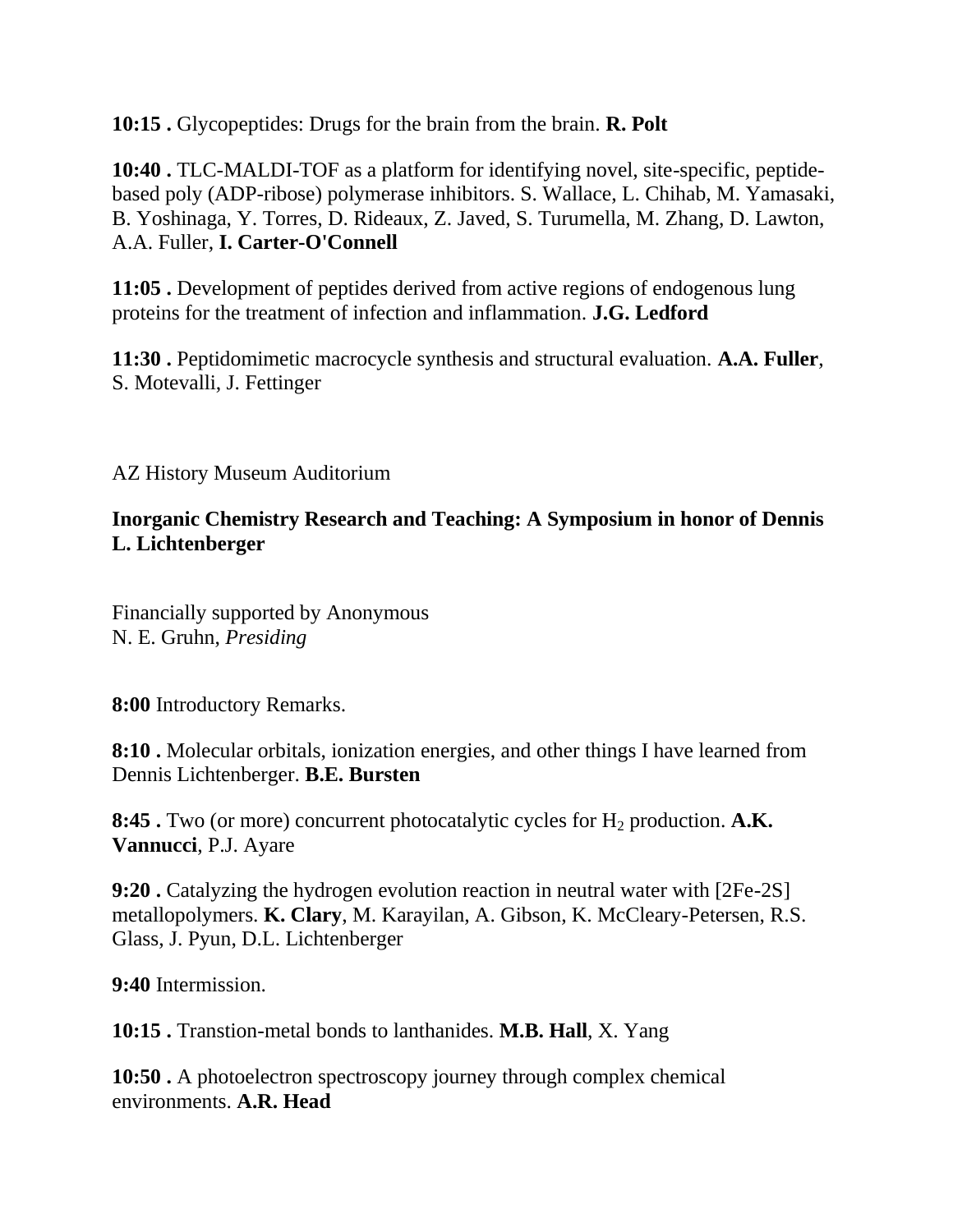**11:25 .** Role of polymer side chains in the electrocatalytic production of hydrogen by [2Fe-2S]-metallopolymers. **M.O. Hamilton**, K. Clary, M. Karayilan, K. McCleary-Petersen, R.S. Glass, J. Pyun, D.L. Lichtenberger

## **THURSDAY AFTERNOON**

Ventana

**Polymers and Materials**

**Session C**

Cosponsored by POLY Y. Yang, *Presiding*

**1:15 .** Fused filament deposition printing using a Diels-Alder reversible thermoset: Novel isotropic 3D printable materials. **D.A. Loy**, P. Ye, K. Muralidharan, B.G. Potter

**1:40 .** Suspension polymerization of octadecyl acrylate powders for powder bed fusion of phase change materials. **R. Bean**, E. Wilts, C.A. Chatham, J. Pimentel, J. Sintas, C. Williams, T.E. Long

**2:00 .** 3D-printing of poly(arylene ether sulfone)s: Functional high-performance polymers for vat photopolymerization. **C.W. Weyhrich**, K.V. Heifferon, C.B. Arrington, J.M. Sirrine, V. Meenakshisundaram, N.A. Chartrain, C. Williams, T.E. Long

**2:20 .** Additive manufacturing of functional polysulfone membranes for separation processes. **T.B. Telenar**, C.W. Weyhrich, H. Shokrollahzadeh Behbahani, T.E. Long, M. Green

**2:40 .** Application of epoxy-benzoxazine cure chemistry in FDM thermoset 3D printing. **E. Peiris**, D.A. Loy

#### **Polymers and Materials**

**Session D**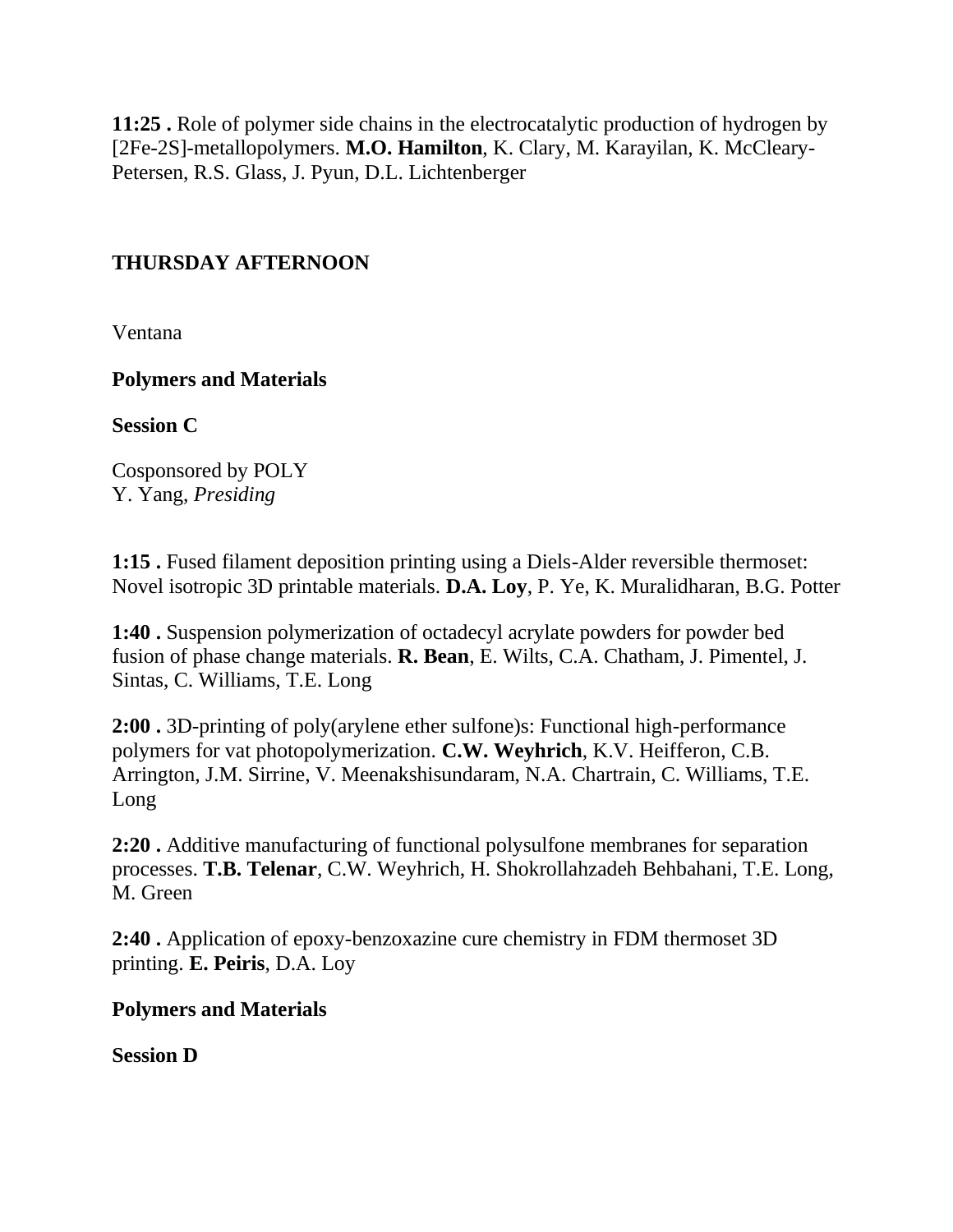Cosponsored by POLY Y. Yang, *Presiding*

**3:30 .** Iron carbonation process for capturing and converting CO<sub>2</sub>. D.A. Stone

**3:55 .** Glyonic liquids: Green ionic liquids manufactured from sustainable glycolipids. **B.S. Deodhar**, D.S. Knoff, M. Kim, J.E. Pemberton

**4:20 .** Non-isocyanate polyurethanes for thermoplastics and foams: Opportunities for green chemistry and sustainability. **J. Sintas**, J. Wolfgang, T.E. Long

**4:40 .** Carboxytelechelic polyethylene for design of polyamide segmented copolymers. **A.S. Arrington**, T.E. Long

Copper

## **Chemical Education**

## **Chemistry Education: Learning in the Laboratory and in the Classroom**

Cosponsored by CHED V. Talanquer, *Presiding*

**1:15** Introductory Remarks.

**1:20 .** Exploring the impact of laboratory experiment type on the nature of student argumentation. **S. Petritis**

**1:45 .** Teaching in context: Analyzing food in the instrumental analysis laboratory. **D.A. Belle-Oudry**

**2:10 .** Thermochromism: Design and characterization of a thermochromic thermometer in the physical chemistry laboratory course. **B. Zacher**

**2:35 .** Using mind wandering as an effective intervention for creativity anxiety in introductory chemistry. **C. Kelley**

**3:00** Intermission.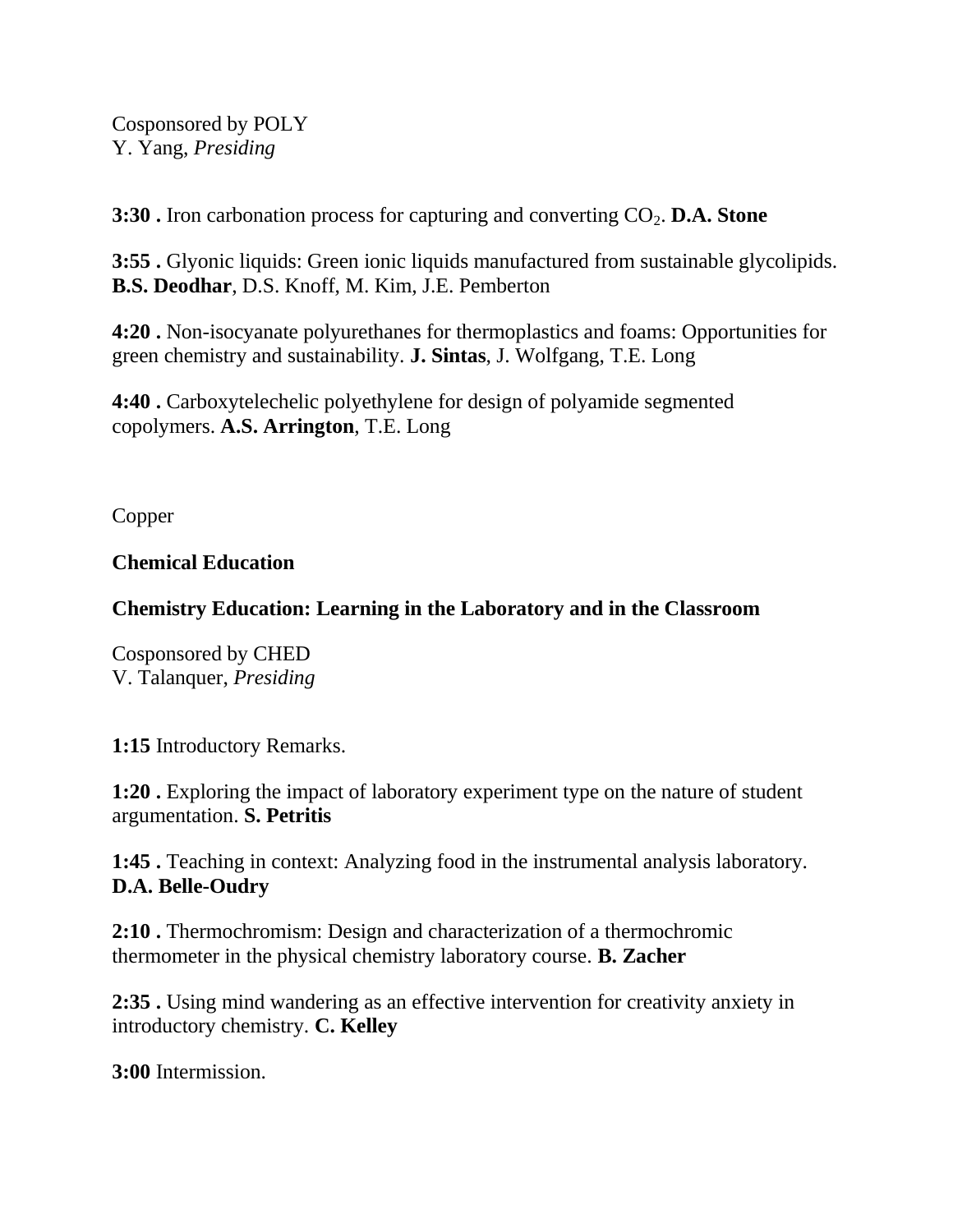**3:30** Introductory Remarks.

**3:35 .** What gets chemistry instructors to start and continue using evidence-based instructional practices. **B. Morgan**, M. Weinrich

**4:00 .** Using student collaboration and mindset to improve success and attitudes about chemistry in large general chemistry classes. **A. Graham**

**4:25 .** How students use whiteboards during collaborative activities. **M. Macrie-Shuck**, V. Talanquer

**4:50 .** Learning team and technology-based formative assessment strategies for large classes. **T. Hidalgo**

Canyon A

## **Organic Chemistry**

**Session A**

R. Navarro, *Presiding*

**1:15** Introductory Remarks.

**1:20 .** Protected triazabutadiene chemical probes for determining drug targets in the mosquito larval midgut. **W.N. Wijetunge**, J.C. Jewett, M. Riehle

**1:45 .** Synthesis and conformation of lipoquinones in model membrane systems. **M. Braasch-Turi**, J. Koehn, K. Kostenkova, D.C. Crans

**2:10 .** Practical synthesis of oxalyl bis(benzenesulfonylhydrazides) and related compounds. **J. Stec**, S. Xie, L. Alshukri

**Organic Chemistry**

**Session B**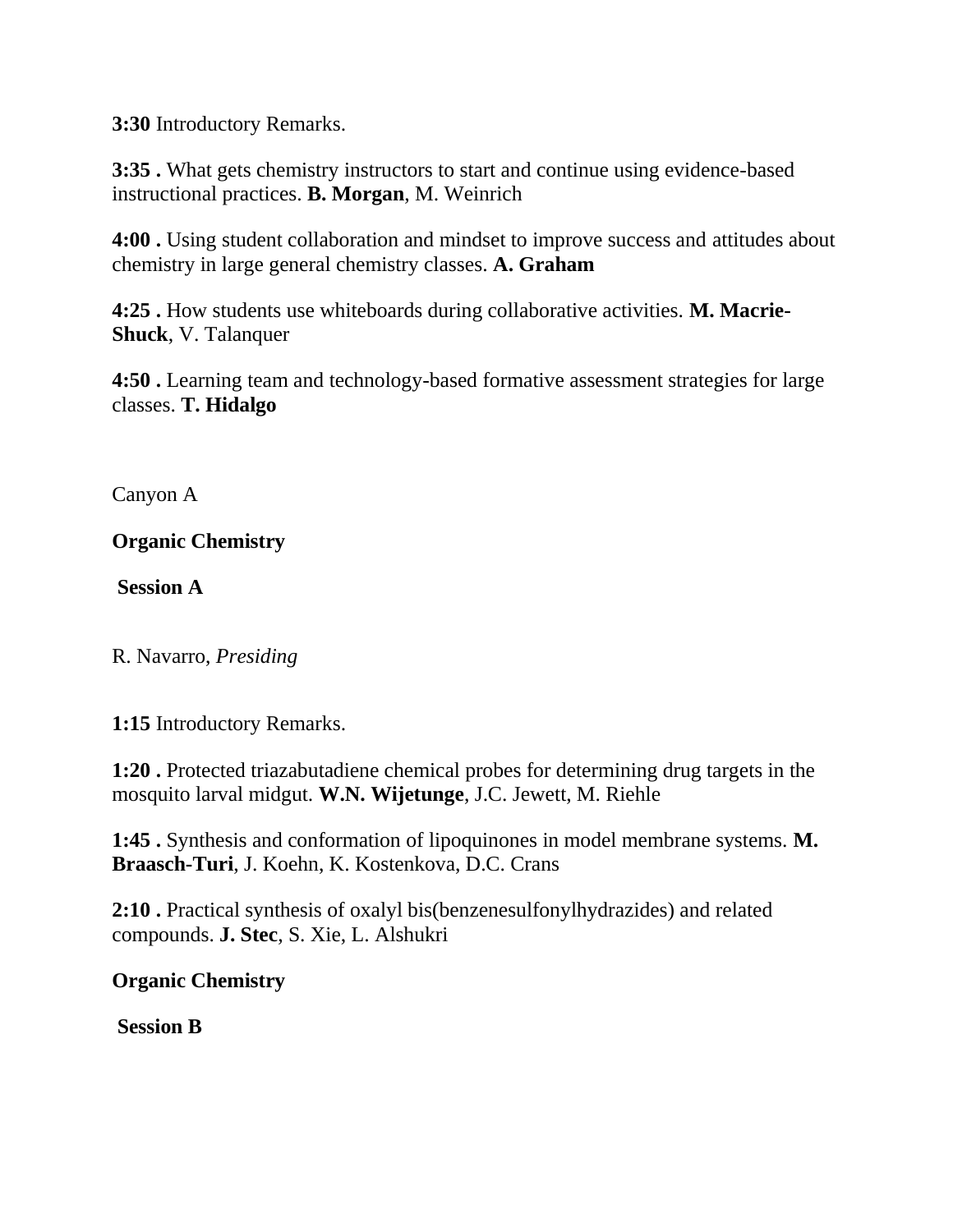R. Navarro, *Presiding*

**3:30** Introductory Remarks.

**3:35 .** Exploiting neutral helicene radical as strong photoreductant in photoarylation reaction. **A.C. Shaikh**, T.L. Gianetti, M. HOSSAIN, R. Kaur

**4:00 .** Photoredox α-arylation of carbonyl compounds. **M. HOSSAIN**, A.C. Shaikh, J. Moutet, T.L. Gianetti

**4:25 .** Green metal-free oxidation of pyrenes: Unique applications in the synthesis of pyrene-fused pyrazaacenes.. **T. El Assaad**, D.V. McGrath

**4:50 .** Expanding the scope of steric influence on the oxidation and iodination of pyrene derivatives using hypervalent iodine reagents. **H. Brown**, T. El Assaad, D.V. McGrath

Canyon B

**Biochemistry**

**Foundational Biochemistry**

D. C. Crans, *Presiding*

**1:15** Introductory Remarks.

**1:20 .** Hydration and crowding in G-protein-coupled receptor activation. **K. Hewage**, S. Fried, S. Kadinappulige, S. Hossain, D. Jurkowitz, A. Struts, S. Perera, M. Brown

**1:50 .** An ancestral protein tyrosine phosphatase uncovers the evolutionary origin of the PTP mechanism. **R. Shen**, **J.M. Denson**, D. Mitrovic, R.M. Crean, A.R. Calixto, S.C. Kamerlin, S.J. Johnson, A.C. Hengge

**2:20 .** Menaquinones – a versatile cofactor for the electron transport system in eubacteria and Archaea – and their interaction with membrane model systems. **D.C. Crans**, C. Van Cleave, C. Pereira, A. Goach, G.M. Arantes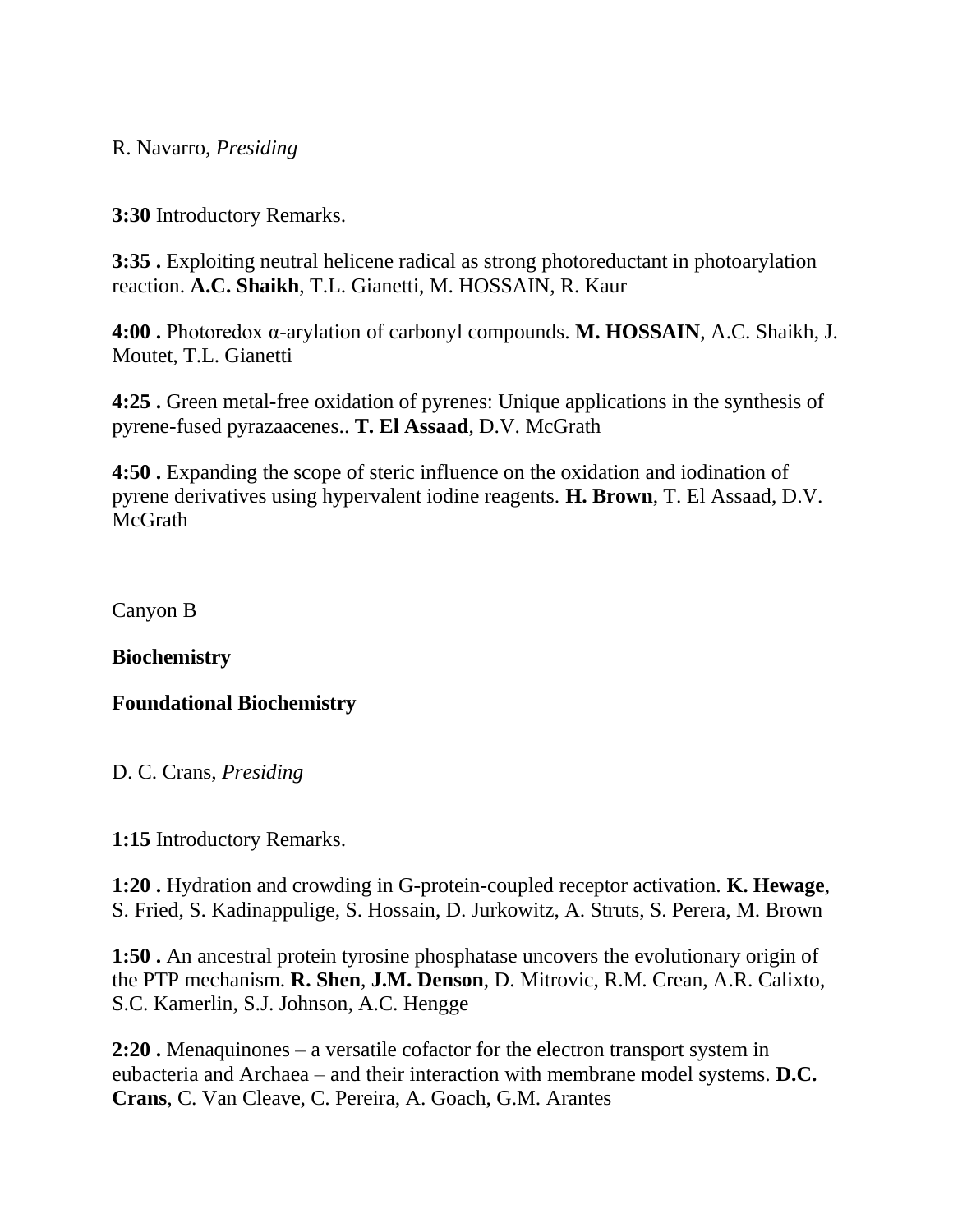**2:50** Concluding Remarks.

#### **Biochemistry**

## **Environmental Biochemistry**

M. Fox, *Presiding*

**3:30** Introductory Remarks.

**3:35 .** Bioengineering of a haloalkane dehalogenase for the bioremediation of perfluorinated compounds. **M. Fox**

**4:05 .** Reduction of microbial biofouling in beer transfer lines by aqueous solutions of terpene compounds from hops. **A.T. Koppisch**

**4:35 .** Cellular uptake and toxicity of respirable organic uranium particulate in airway epithelial cells. **E. El Hayek**, S. Medina, J. Guo, A. Noureddine, K. Zychowski, R. Hunter, C. Velasco, M. Wiesse, A. Maestas-Olguin, C. Brinker, A. Brearley, M. Spilde, T. Howard, F. Lauer, A. Ali, S. Burchiel, M. Campen, J.M. Cerrato

**5:05** Concluding Remarks.

Canyon C

**Quimica**

**Keynote Speakers**

Financially supported by LSAC, ACS C. Olivo-Delgado, *Presiding*

**1:15** Introductory Remarks.

**1:30 .** Breast cancer in the era of COVID-19: A multidisciplinary approach from applied chemistry to social responsibility. **A. Angulo-Molina**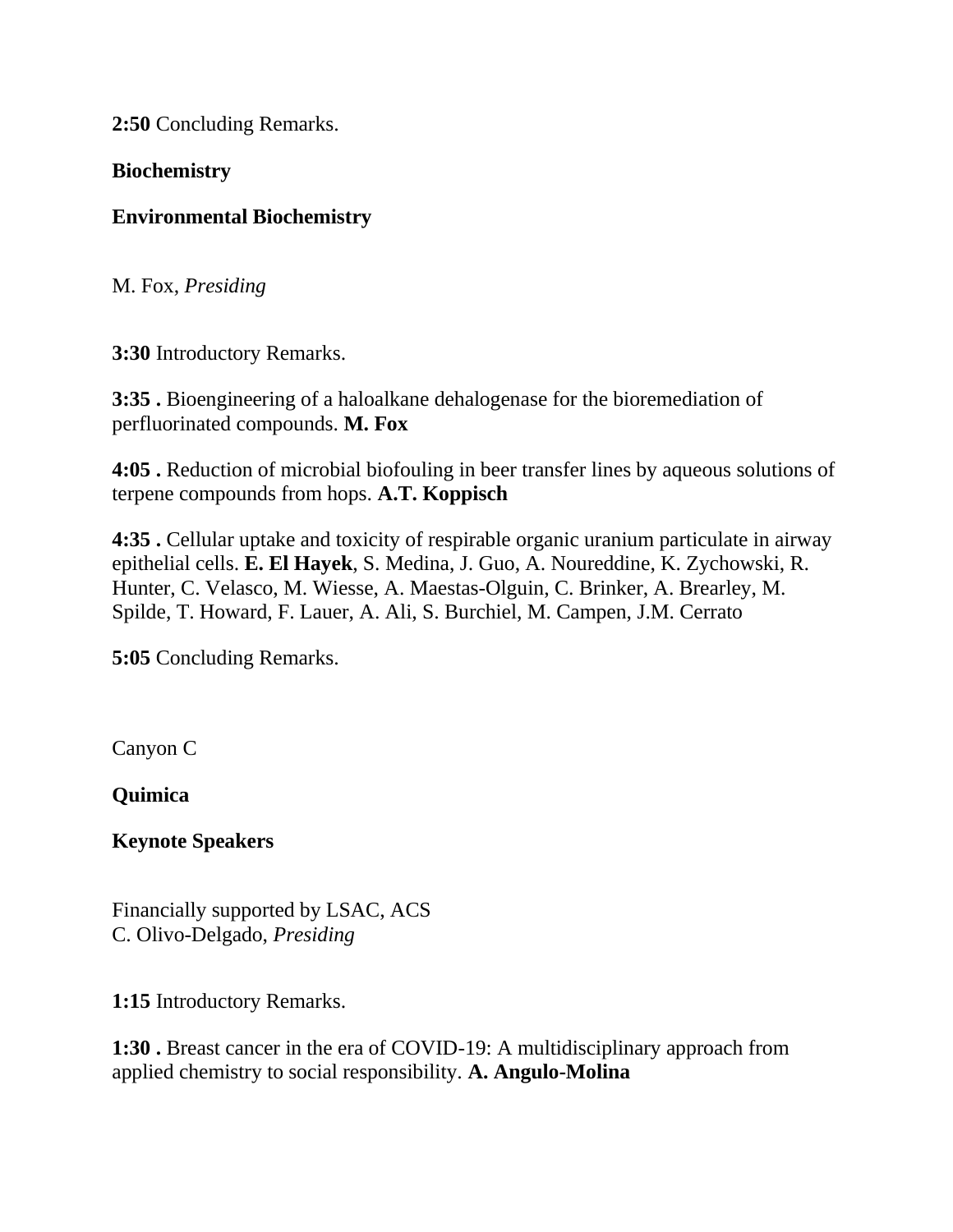**2:00 .** Nanomaterials as a tool of choice in environmental processes and technology development. **M. Cotto-Maldonado**, F. Marquez, A. Machin

**2:30 .** Synthesis, characterization and exploration of potential biological activity of ferrocenyl derivatives. **I. Montes-González**

# **Quimica**

# **Oral Session**

Financially supported by LSAC, ACS C. J. Olivo-Delgado, *Presiding*

**3:30** Introductory Remarks.

**3:35 .** Calorimetric study of Cu2+ complex ions formation with cyclophane and its open-chain analog through isothermal titration calorimetry (ITC). **R. Sugich-Miranda**

**4:00 .** Quimica: The race to high quality oligonucleotide chemistry. **M. Blanco**

**4:25** Concluding Remarks.

**4:30** Panel Discussion.

AZ History Museum Auditorium

# **Inorganic Chemistry Research and Teaching: A Symposium in honor of Dennis L. Lichtenberger**

Financially supported by Anonymous J. R. Pollard, *Presiding*

**1:15 .** From photoelectron spectra to deaf education: An alternate journey in chemistry. **M. Lynn**

**1:50 .** Transformation: Inorganic chemist in an organic world. **A. Rajapakshe**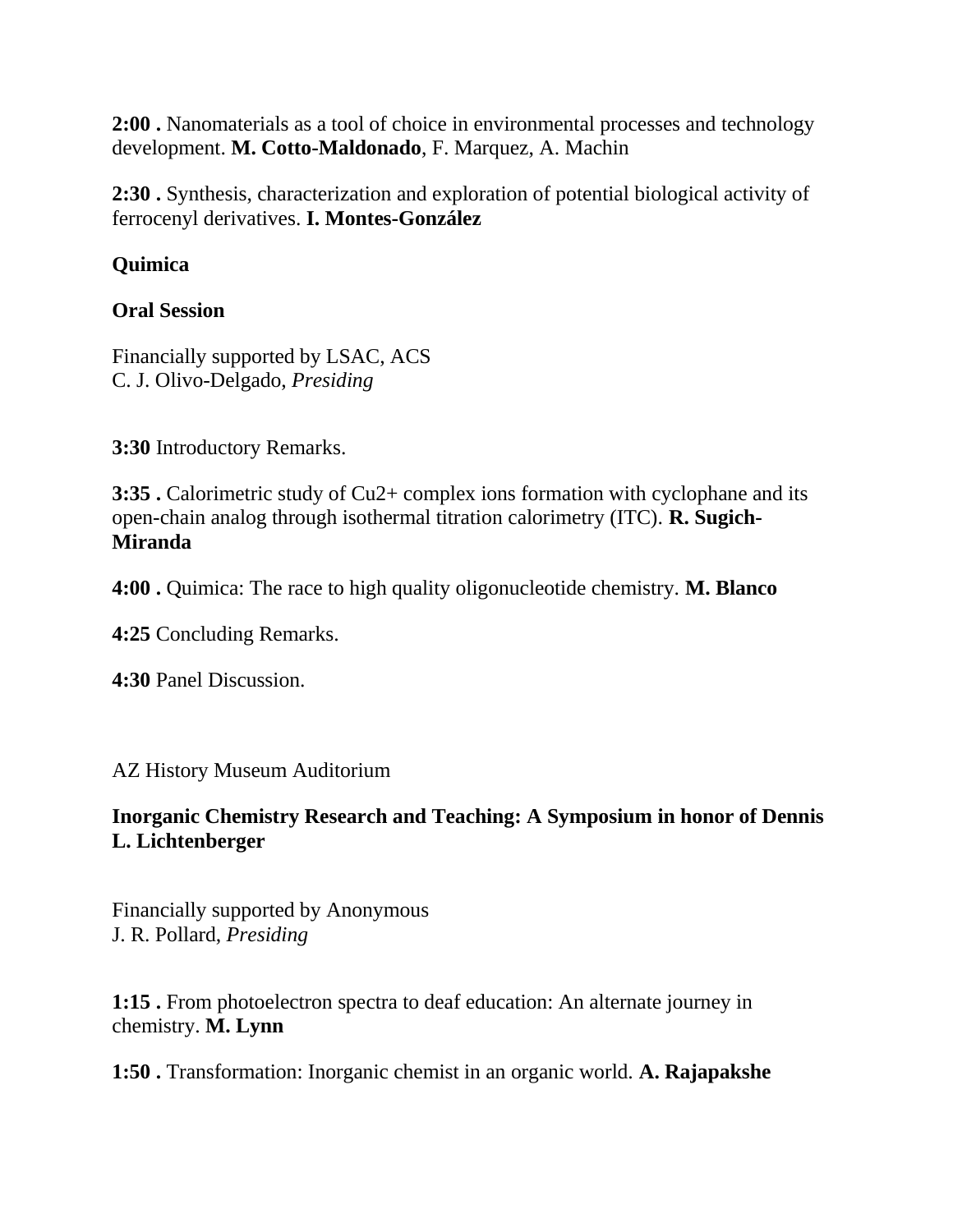**2:25 .** How collaborative communities kept me sane during the pandemic. **M.A. Cranswick**

**3:00** Intermission.

**3:30 .** United States economy and extended time to doctoral degrees. **M.T. Ashby**

**4:05 .** Perspective taking as a reform pathway in both chemical and general education. **J.R. Pollard**

**4:40** Concluding Remarks.

Pima-Madera

**Posters 1:15 – 4:00**

## **Bioanalytical chemistry**

## **1:15 – 4:00**

- 1. Localization of DMSO in *Mentha* x *piperita* shoot tips using CARS microscopy. **H. Kreckel**, R. Bonnart, G.M. Volk, N.E. Levinger
- 2. Energy transfer in hybrid plastic scintillation particles to low-energy radioisotopes. **C. Bond**, M. Han, C. Janczak, C.A. Aspinwall

# **Bioinorganic Chemistry and Chemical Biology**

- 3. Activation of the  $C(sp^3)$ -NH<sub>2</sub> bond of primary alkylamines by a high-valent Co<sup>III,IV</sup><sub>2</sub> (μ-O)<sub>2</sub> diamond core complex. Y. Li, **S. Handunneththige**, M. Talipov, D. Wang
- 4. Pro-oxidant strategies in disulfide-masked iron prochelators. **J. Fussell**, E. Tomat
- 5. Heteroleptic dipyrrindione complexes: Introduction of bridging ligands. **L. North**, C. Curtis, E. Tomat
- 6. Synthesis and characterization of gold nanoparticles prepared with novel thioether-functionalized ionic liquids. **E. Kulesus**, J.A. Games, H.R. Leloup, M. Watzky, H. Zhao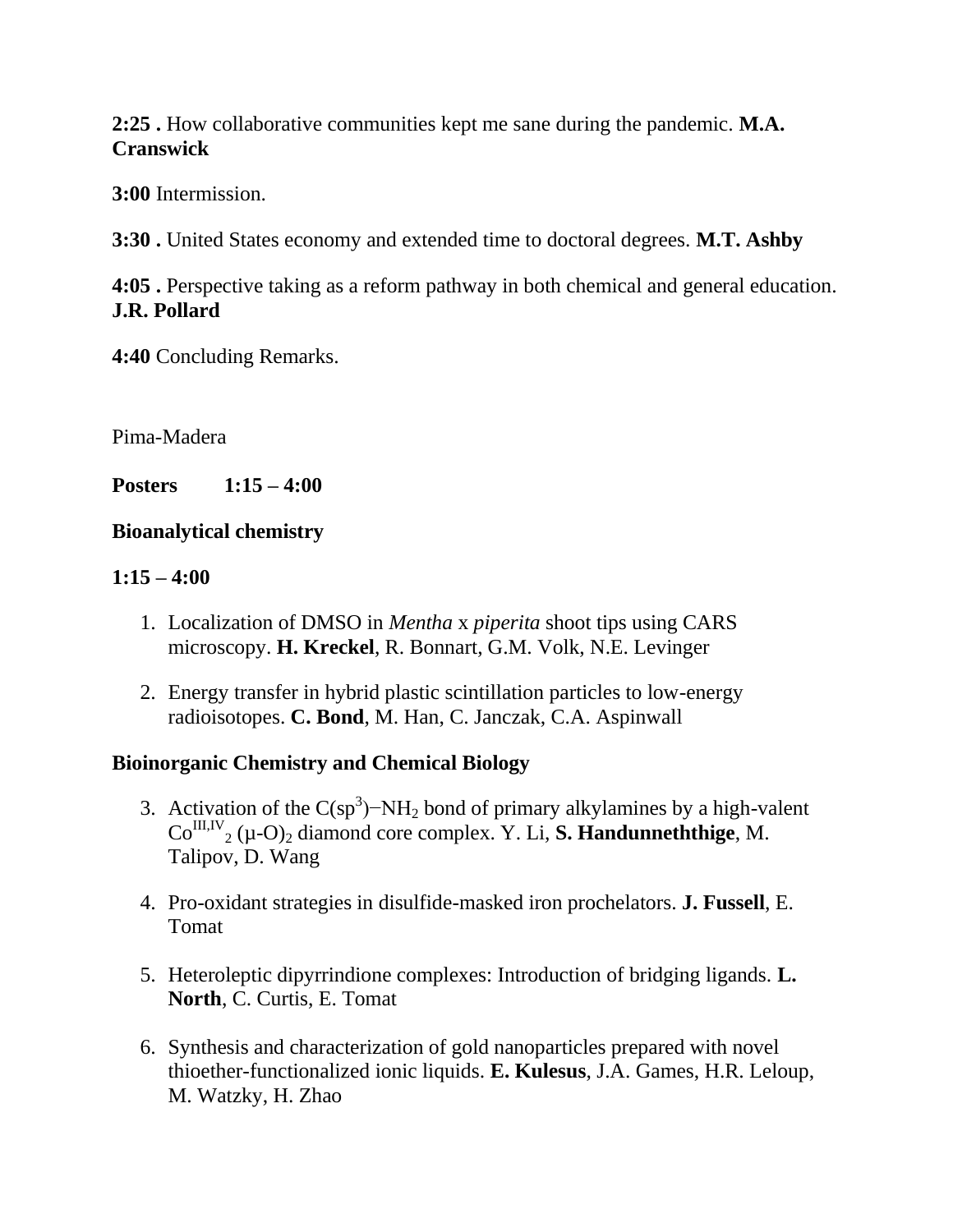- 7. High pH activated chemical probes for the exploration of the mosquito larvae midgut proteome. **H.A. Sofka**, G.J. Davis, J.C. Jewett
- 8. Coordination chemistry of dipyrrindione ligands: Intramolecular hydrogen bonding and ligand-centered radical stabilization. **C. Curtis**, A.V. Astashkin, E. Tomat
- 9. Investigation of pheophorbide-based sensors for photoacoustic imaging of biological iron. **T.E. Smith**, A. Ghavam, Z. Xu, E. Tomat
- 10.Introduction of a pyridine donor in linear oligopyrrolic ligands: Effects on coordination chemistry and redox properties. **I. Habensus**, E. Tomat
- 11.Solution characterization of V(V) citrate complexes. **K. Kostenkova**, K. Briseno, D. Huang, D.C. Crans
- 12. Novel insulin-enhancing oxidovanadium(IV) complex with  $S_2O_2$  donor ligand: Synthesis, characterization, and *in vivo* evaluation of antidiabetic and hypolipidemic properties. L.M. de Lima, **K. Kostenkova**, **D.C. Crans**, W.E. Silva, M.F. Belian, E.C. Lira
- 13.Synthesis and structural study of thiosemicarbazones and its bismuth complexes. **M. Beltran**, R. Sugich Miranda, E.F. Velazquez Contreras, J.F. Vázquez Armenta

#### **Computation Chemistry: In silico in the Copper State**

- 14.Exploring the effect of omecamtiv mecarbil on the recovery stroke of human cardiac beta myosin, using metadynamics. **A. Chakraborti**, J.C. Tardiff, S.D. **Schwartz**
- 15.Predicting pathogenicity of variants of unknown clinical significance in thin filament linked cardiomyopathies using molecular dynamics. **A.B. Mason**, J.C. Tardiff, S.D. Schwartz

#### **16. Withdrawn**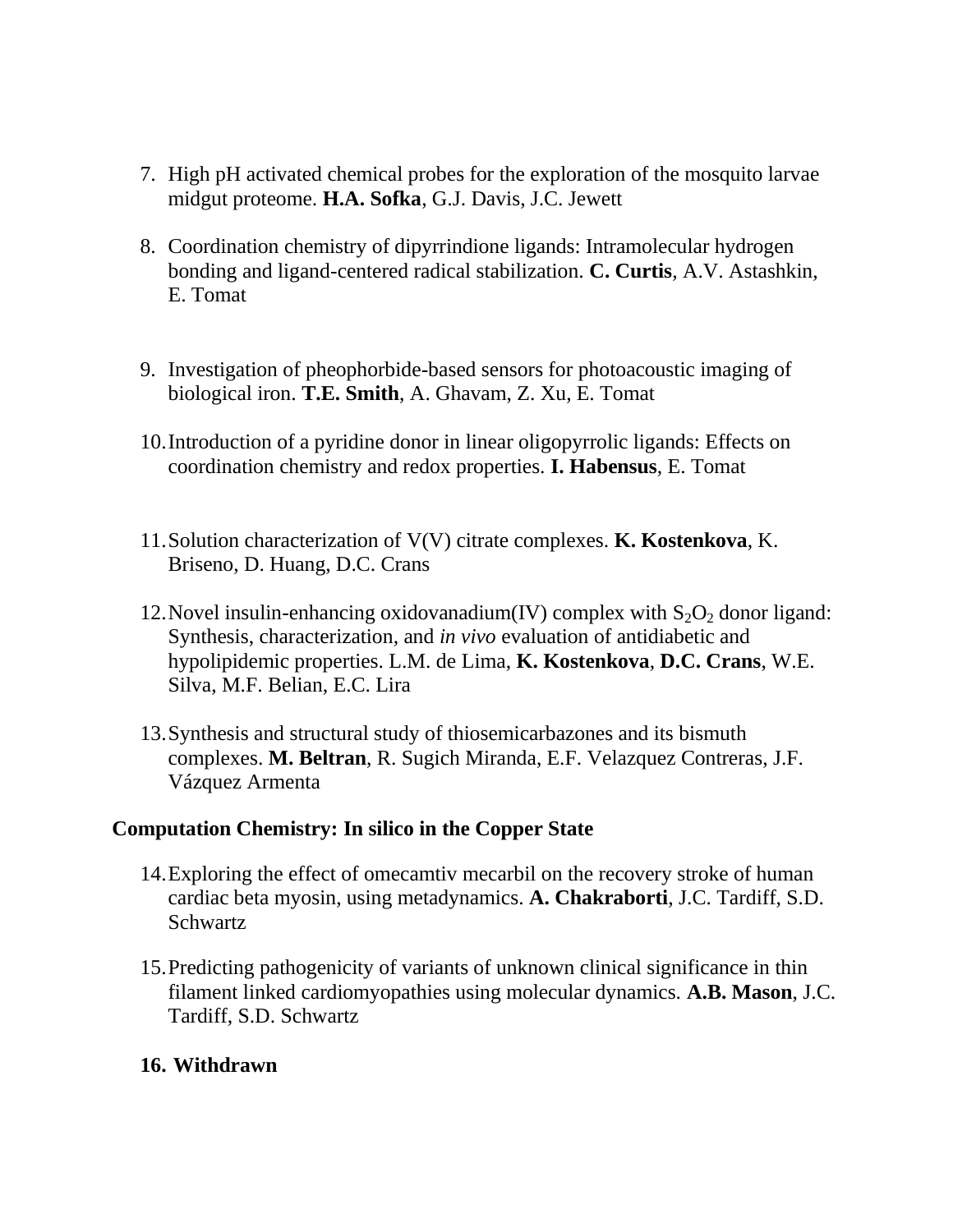#### **Energy: Solar, Batteries and Beyond**

- 17.Kinetic study and catalytic pyrolysis of D-glucose using red mud. **H. Abdellaoui**, F.A. Agblevor
- 18.SHINERS for probing organic semiconductor degradation. **K. Schneider**, J.E. Pemberton
- 19.Preserving water delivery infrastructure: Corrosion of water delivery pipes. **A. Ibarra Nieblas**, D. Gervasio, D. Quintanar, R. Arnold, N. McEvoy, A. Valerio, Y. Segura Ramírez
- 20.Novel infrared spectroelectrochemical cell for solid-state organic semiconductor degradation. L. Ostopowicz, **S.M. Tyler**, J.E. Pemberton
- 21.Degradation of PTB7 by light and potential. **T.J. BLACKBURN**, S.M. Tyler, J.E. Pemberton

#### **Peptides**

- 22.Antibiotic alternative: Silver nanoclusters conjugated to virus-like particles. **M. Dennis**, N. Lee
- 23.Peptide based probes for studying the proteas Ste24, a key enzyme involved in human disease. **T.K. Bader**, M.D. Distefano, C.C. Germain, C. Hrycyna
- 24.Influence of proline on the structure, morphology and activity of the antimicrobial peptide comprising a repeating (RW)n unit (n=6). **B.M. Almarwani**, A. Sunda-Meya, N. Phambu
- 25.The dissociation pathway of the p300 Taz2-p53 TAD2 complex. **T. Li**, S. Motta, A.E. Overstreet, S. Song, A. Pandini, Y. He

#### **Physical Chemistry**

26.Electrochemical and anion binding properties of redox-tagged, hydrogen bonding-based anion receptors. **J. Unzaga**, A. Nathani, N. Bhattacharjee, Y. Yi, A.H. Flood, T. Ito

# **Polymers and Materials**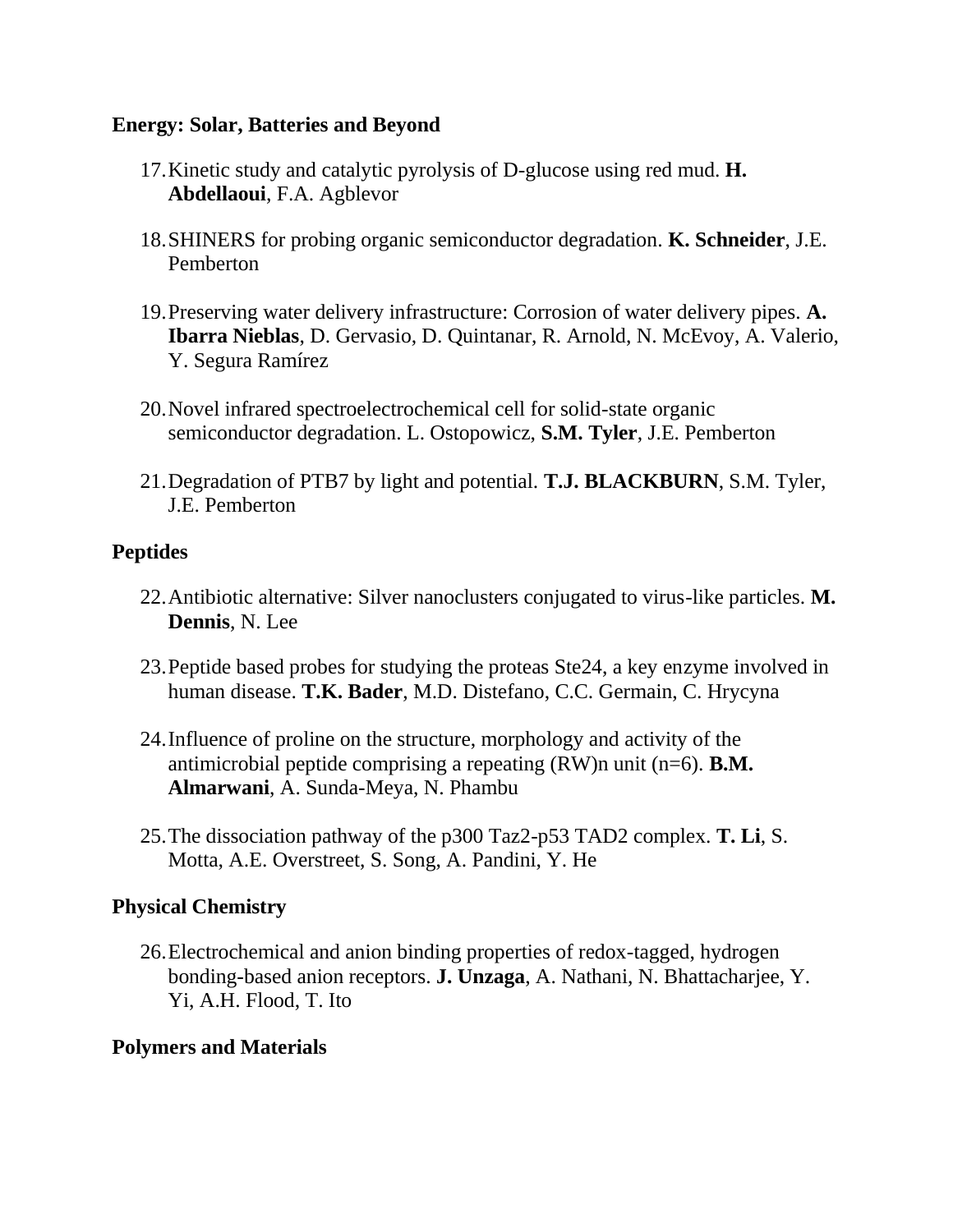27.Improving the interface of polysiloxane and boron nitride in nanocomposites. **J.J. Cash**, J. Estevez, G. Hefley, L. Zissos

# 28.**Withdrawn**

29.Fourier transform infrared and Raman spectroscopy of furfuryl alcohol based thermosets and amorphous carbon. **L. Arciniaga**, K. Frederick, B.G. Potter, D.A. Loy

## **30.Withdrawn**

- 31.Photochromic polymers with bipyridine building blocks. **C. Filbin**, Y. Yang
- 32.Natural deep eutectic solvents and their incorporation into polymer electrolytes. **S. Ketcham**, C.C. Browder
- 33.Mechanochemistry of group 4 elements-based MOFs. **F.L. Salvador**, V. Miller, K. Shimada, W. Gao

## 34.**Withdrawn**

35.Enzyme-responsive supramolecular hydrogels from thioglycolipids. **Y. Wang**, B.S. Deodhar, J.E. Pemberton

# **FRIDAY MORNING**

Ventana

#### **Polymers and Materials**

#### **Session E**

Cosponsored by POLY Y. Yang, *Presiding*

**8:00 .** Acid-catalysed degradation of acetal functionalized hydrogels: Influence of crosslink density on degradation kinetics. **J.R. Brown**, E. Wilts, G. Spiering, R.B. Moore, T.E. Long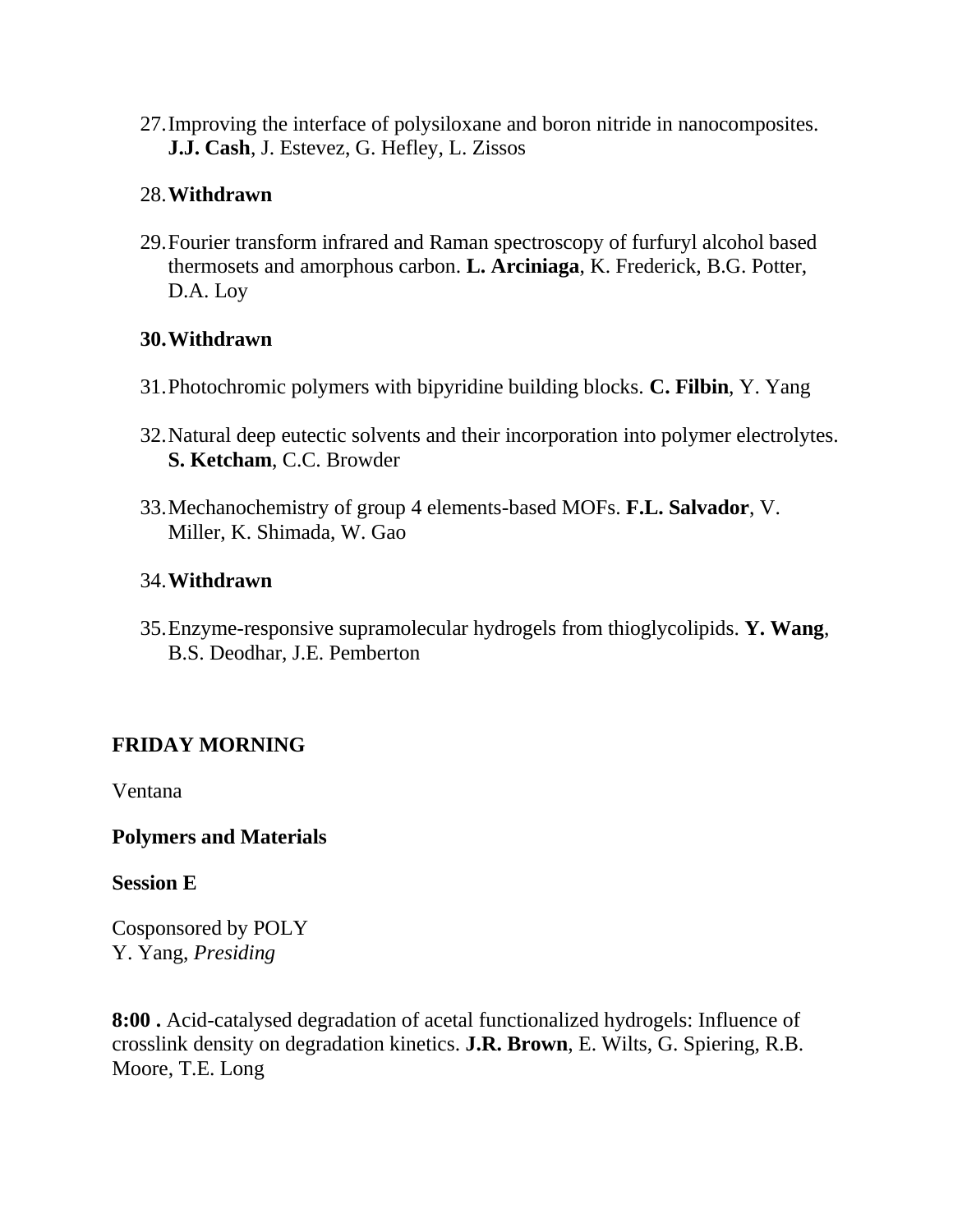**8:25 .** Layered supramolecular hydrogels from thioglycosides. **Y. Wang**, L.L. Kegel, D.S. Knoff, B.S. Deodhar, M. Kim, J.E. Pemberton

**8:45 .** Experimental design for liquid chromatography tandem quadrupole time of flight mass spectrometry analysis of a nitroplastizer degradation profile. **C.H. Wong**, A.S. Edgar, D. Yang

**9:05 .** Influence of photoactive polyimide precursors on the aging performance of 3D printed objects. **J. Vandenbrande**, C.B. Arrington, C. Williams, T.E. Long

**9:25 .** 3D Printing polyisoprene latexes with vat photopolymerization: Comparison of natural cis-polyisoprene to synthetic polyisoprene. **J. Wen**, K.D. Feller, P. Scott, R. Bean, V. Meenakshisundaram, C. Williams, T.E. Long

## **Polymers and Materials**

#### **Session F**

Cosponsored by POLY Y. Yang, *Organizer, Presiding*

**10:15 .** Energy sensitivity and electronic features of long-range disordered nanomaterials networks. **S. Tang**

**10:40 .** Tunable nanostructures from thermal treatments of metal organic framework thin films on Si and SiO<sub>2</sub>. **H.C. Anderson**, M. Rawlins, K.J. Stowers

**11:00 .** Polymer coated magnetic nanoparticles: New materials for ultra-high Verdet constant magneto-optics. **K. Carothers**, N. Lyons, N. Pavlopoulos, K. Kang, T. Kochenderfer, A. Phan, L. Holmen, S. Jenkins, I. Shim, R. Norwood, J. Pyun

**11:20 .** Stability of single-walled carbon nanotubes toward covalent bonding between the zigzag edges. **P.S. Senanayake**, S. Smirnov, M. Talipov

Copper

**Organic Chemistry**

**Session C**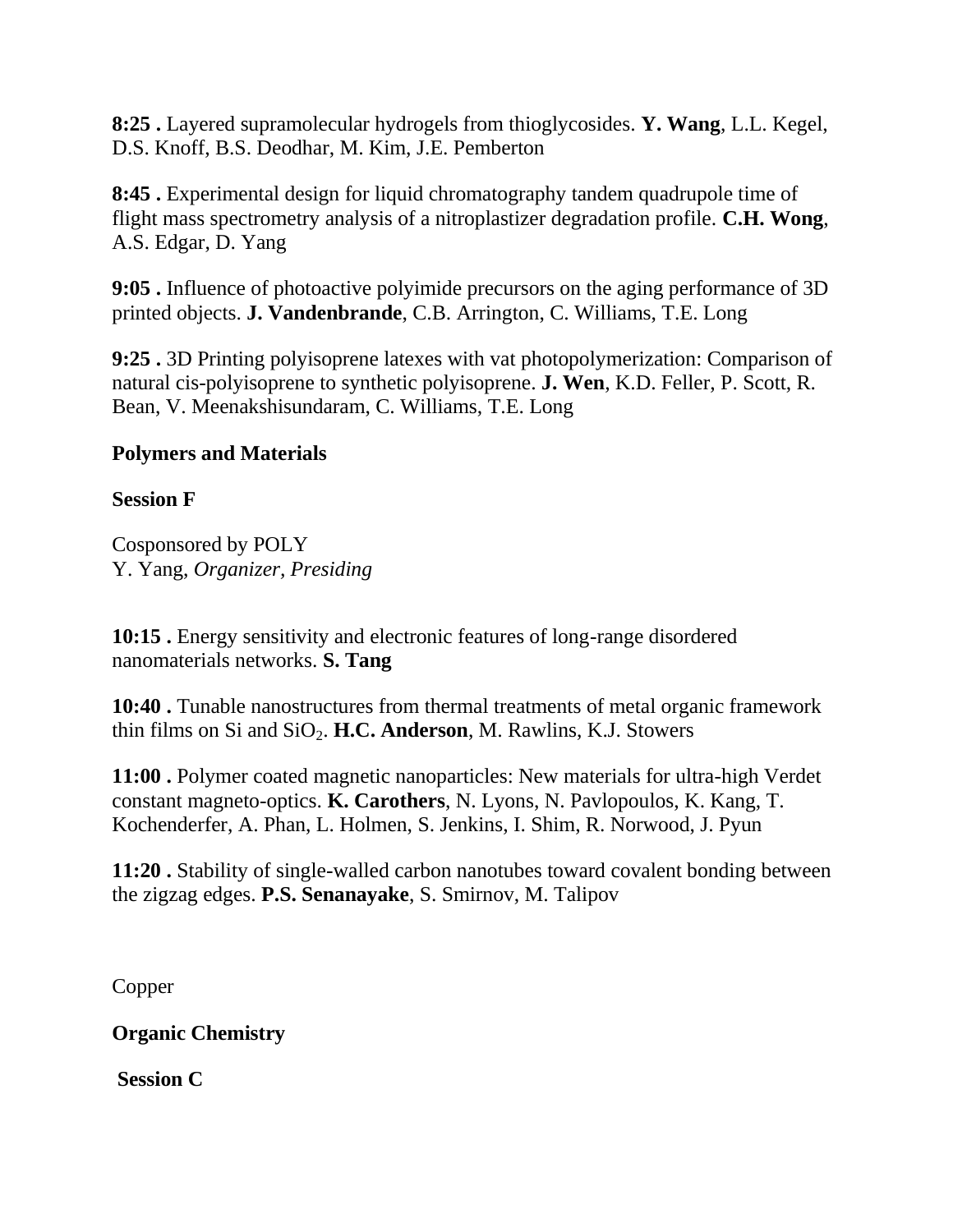**8:15** Introductory Remarks.

**8:20 .** Decarboxylative allylic alkylation of phthalides: New stabilized benzylic nucleophiles for sp<sup>3</sup> -sp<sup>3</sup> couplings. **R. Navarro**

**8:55 .** Electrocatalytic cleavage of C–C bonds by redox-tunable Mn(N-heterocyclic carbene)-oxo complexes. **P.H. Pham**

**9:20 .** Synthesis of rhamnolipids and their sugar analogues from sustainable sources by chemical and chemoenzymatic pathways. **A.S. Compton**, T.W. Roberts, B.S. Deodhar, J.E. Pemberton

Canyon A

# **Black Chemists towards a Brighter Future**

**Session A**

With support from NOBCChE I. R. Speight, *Presiding*

**8:00** Introductory Remarks.

**8:05 .** Understanding electrostatic effects at transition metal complexes for controlling reactivity. **N.G. Leonard**, J.Y. Yang

**8:25 .** Preventing adverse pregnancy outcomes with human milk. **S.D. Townsend**

**8:45 .** Applying quantitative proteomics to understand the impact of high-fat diet and dietary sugar intake on hepatic energy homeostasis. **C.D. King**, S. Shah, S. Park, R. Helsley, C. Kahn, S. Softic, B. Schilling

**9:05 .** Multiscale benchmarking of the molecular electrocatalyst Co-DIM for nitrate reduction and ammonia recovery from wastewaters. M. Liu, D. Miller, S.T. Oyakhire, J. Guo, **W.A. Tarpeh**

**9:25 .** Enzyme assisted peptide self-assemblies trigger cell adhesion in high density gels. **B. Loftin**, M. Criado-Gonzalez, E. Harth, L. Jierry, P. Schaaf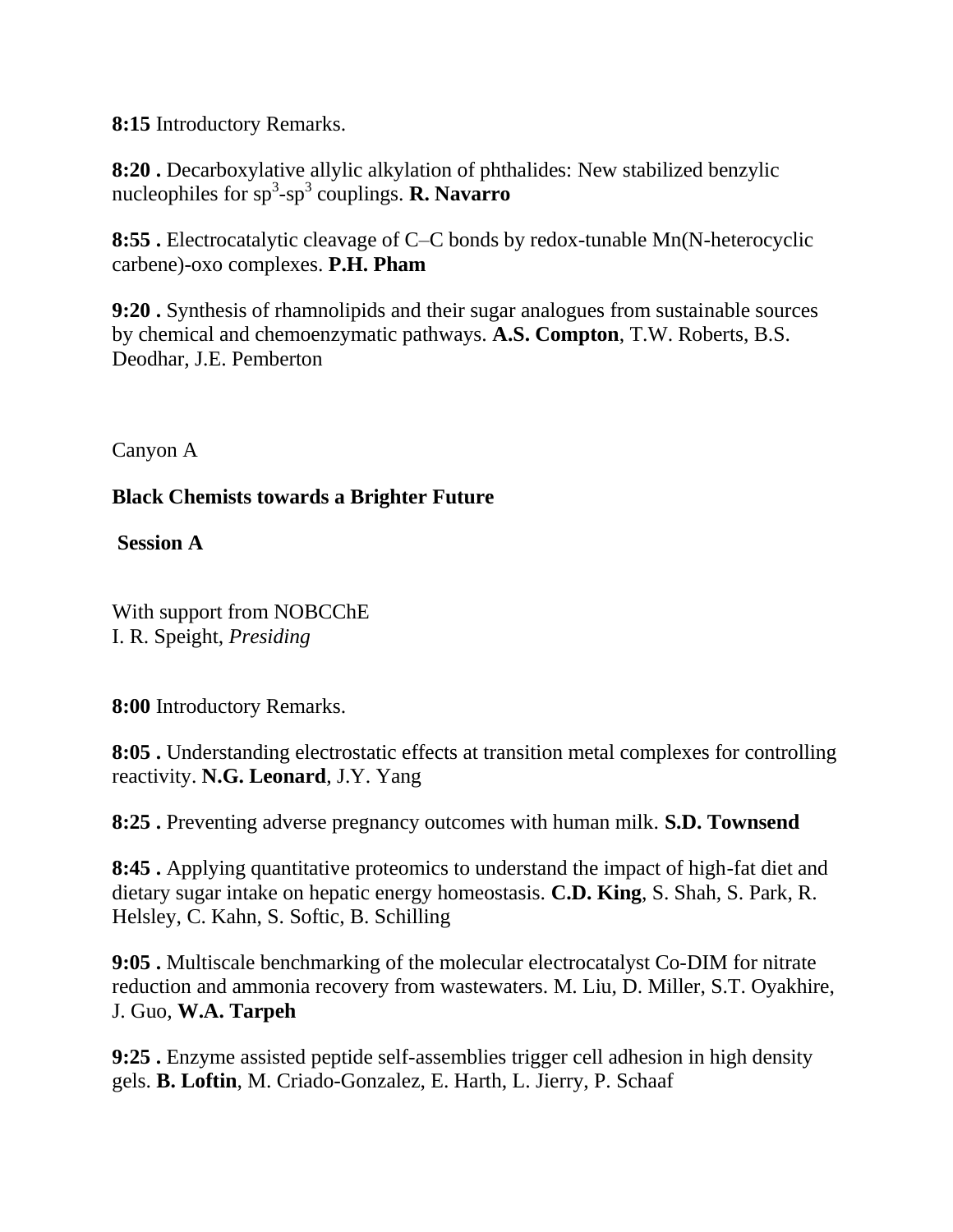**9:45** Intermission.

**10:15 .** Developing a method to temporally resolve protein-protein interactions. **M.T. Wright**, L. Plate

**10:35 .** Synthesis, characterization, and performance of coated copper nanoparticles in high humidity and H2S environments. **H.O. Lee**, A. Vallejos, M.A. Ringgold, C. Davis-Wheeler, L.J. Treadwell

**10:55 .** KAt is out of the flask: An improved synthesis of a tert-butyl allyl ligand and its metal complexes. **I.R. Speight**, H.P. DeGroot, T.P. Hanusa

**11:15 .** Synthesis of aqueous copolymer brushes: A potential tool for accelerating protein structure determination using cryoEM. **K. Estes**, S. Hyun, D.H. Thompson

Canyon B

## **Energy: Solar, Batteries and Beyond**

## **Session A**

**8:00 .** Hyperbranched polymer hosts for ion-conductive solid state electrolytes. **C.C. Browder**

**8:25 .** Symmetric organic redox flow battery model based on a helical carbenium ion electrolytes. **J. Moutet**, D.D. Mills, T.L. Gianetti

**8:50 . Withdrawn-** Mapping energy level alignment at the electrolyte/semiconductor interface: Ionic liquids on printable semiconductors. **L. Du Hill**, M. De Keersmaecker, J. Hill, A. Colbert, N.R. Armstrong, E.L. Ratcliff

**9:15 .** Development of UHV controlled dosing chamber with potential control for study of organic semiconductor degradation. **T.J. BLACKBURN**, P.A. Lee, J.M. Klaus, J.E. Pemberton

**9:40** Coffee Break.

**10:15 .** Photodegradation of a model oligomer of the donor-acceptor polymer F8BT. **S.M. Tyler**, J.E. Pemberton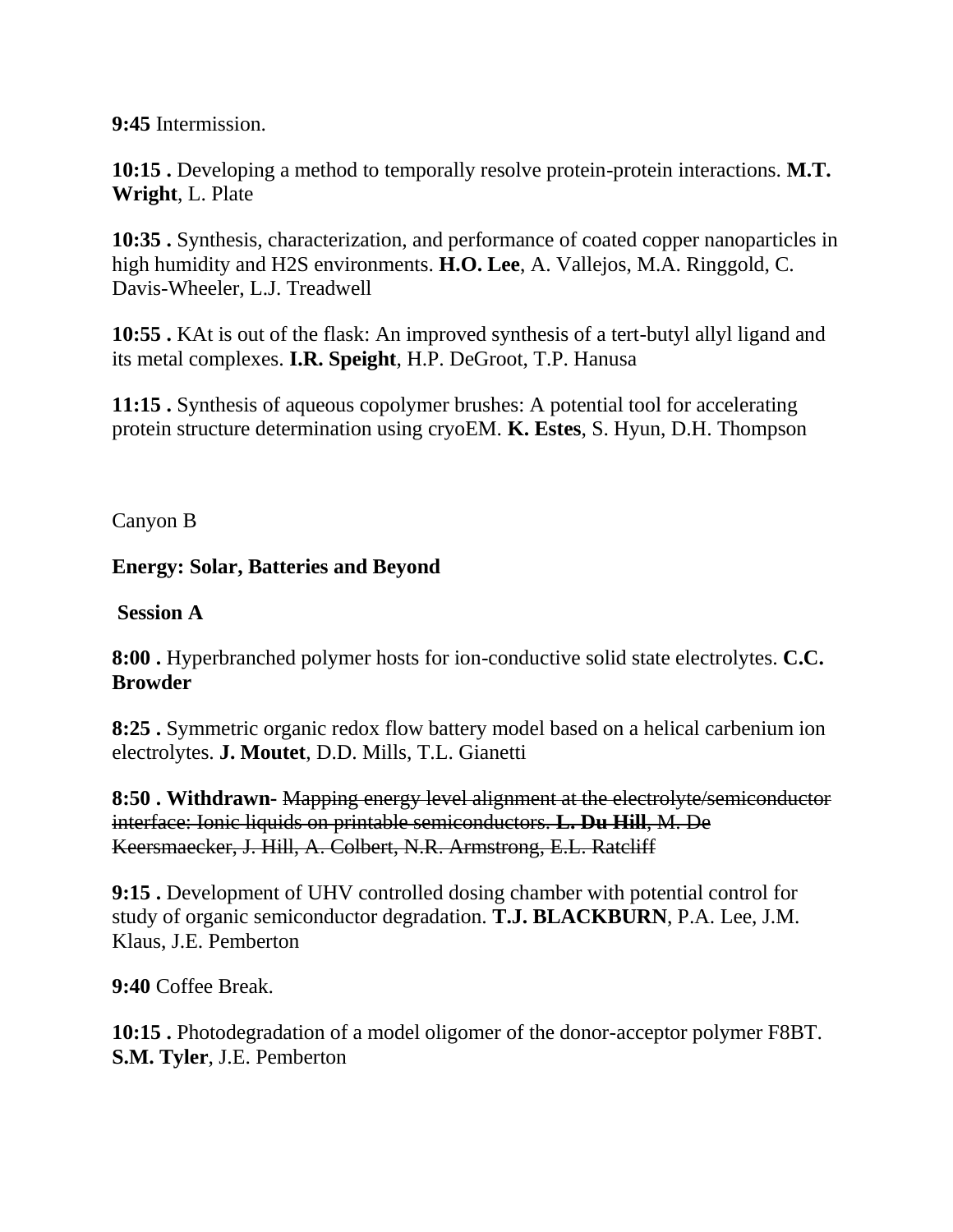**10:40 .** Degradation of organic photovoltaic materials: A multi-modal approach. **M.A. Anderson**, B.W. Larson, E.L. Ratcliff

**11:05 .** Non-peripherally octathiolate substituted phthalocyanines: Synthesis and applications in solar cells. **T. El Assaad**, D.V. McGrath

Canyon C

# **Indigenous Ways of Knowing, Indigenous Education, and Chemistry**

Financially supported by SACNAS

**8:00** Introductory Remarks.

**8:15 .** Traditional ecological knowledge policy considerations for abandoned uranium mines on Navajo nation. T. Rock, **J.C. Ingram**

**8:45 .** Incorporating culturally relevant materials in chemistry teaching and research. **H. Keita**

**9:15 .** Quantification of calcium in blue corn mush. M. Jim, D. Begay, **J.C. Ingram**

**9:45** Break.

**10:15 .** Palauan traditional medicine, DAK, as a control for genetic/epigenetic predisposition towards lifestyle diabetes in the Palauan population. **C. Kitalong**, B. Skey, M. Faimau, V. Yano

**10:45 .** Vapor sorption analysis of the Mexican national dish: Oaxacan molé negro. **C. Pacheco-Borden**

**11:15 .** Ethical, cultural and spiritual concerns of indigenous students and professionals in STEMM. **J.C. Ingram**, A. Castagno, R. Camplain, D. Blackhorse

AZ History Museum Auditorium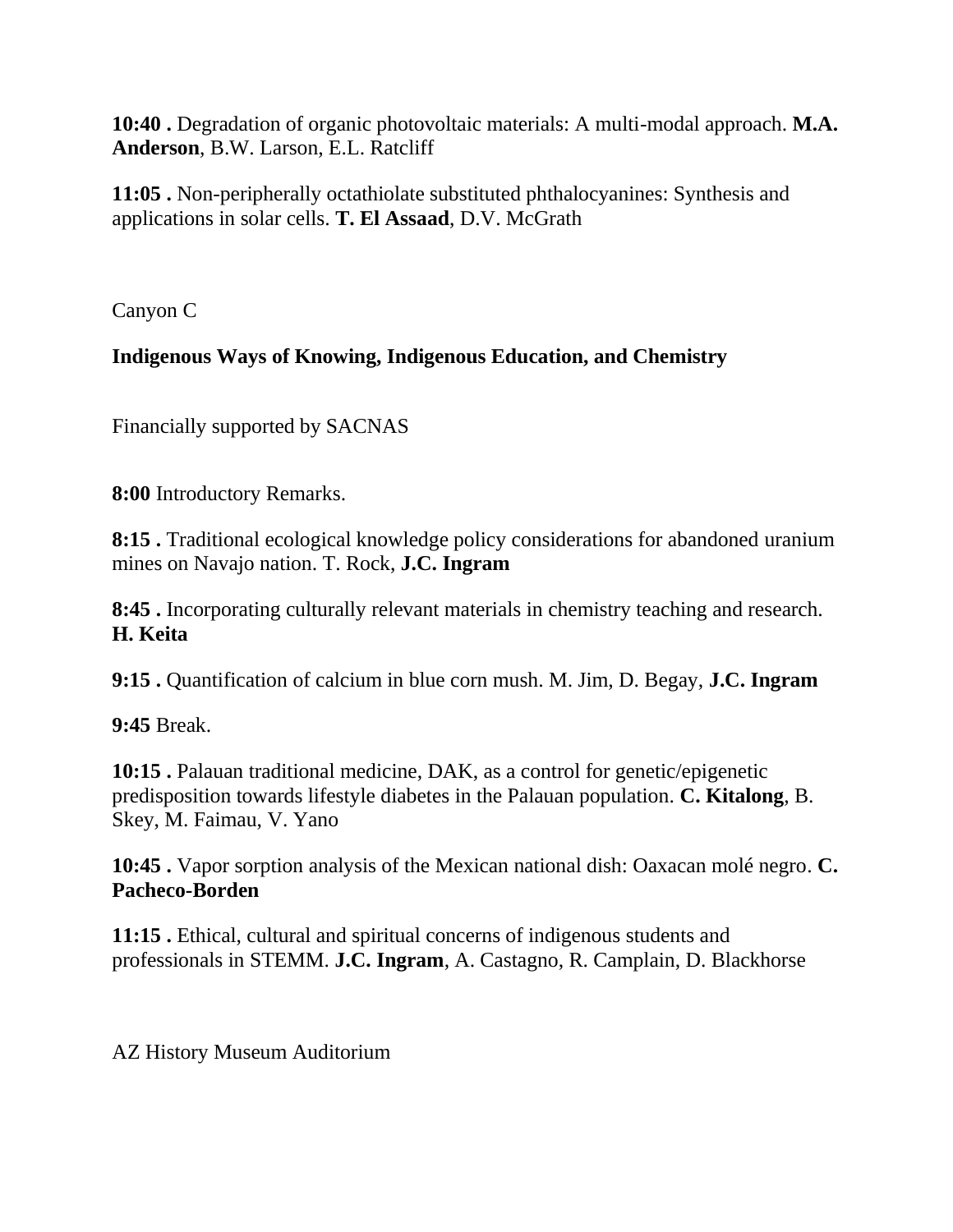**Polyoxazolines** Financially supported by Polymer Chemistry Innovations

**8:00** Introductory Remarks.

**8:05 .** Poly(2-oxazoline)s and beyond. **R. Hoogenboom**

**8:45 .** SER-227 – A single dose long-acting polyoxazoline (POZ) conjugate of buprenorphine for the treatment of post-operative pain and opioid use disorders. **T. Viegas**, R. Moreadith, K. Yoon, R. Weimer

**9:20 .** Poly(2-ethyl-2-oxazoline) stabilized hydrogen peroxide: An innovative combination in bleaching recycled paper fibers. **L.M. Stratton**

**9:45** Intermission.

**10:15 .** Benefits of Polyoxazolines vs traditional plant derived binders in watercolor for professional artist and conservators. **U. Jackson**

**10:40 .** Polyoxazoline – uses in personal care formulations<sup>1</sup>Amit Patel,\*Applied science and innovation manager<sup>1apatel@coastsouthwest.com</sup> ,CoastSouthwest Inc. **A. Patel** 

**11:05 .** Aquazol® used in washable coatings for microelectronic applications. **A. Gray**, Q. Moultrie-Margoline, **J.C. Moore**

**11:30 .** Poly(2-ethyl-2-oxazoline) applications: What is this material, where can it used, and why is it good in industrial applications?. **C. Mahl**, **L.M. Stratton**

**11:55** Concluding Remarks.

Pima-Madera

**Posters 9:00 - 11:30**

# **Biochemistry**

36. Derivation of elastic and viscoelastic properties of lipid bilayers using molecular dynamic simulations. **J. Pallarez**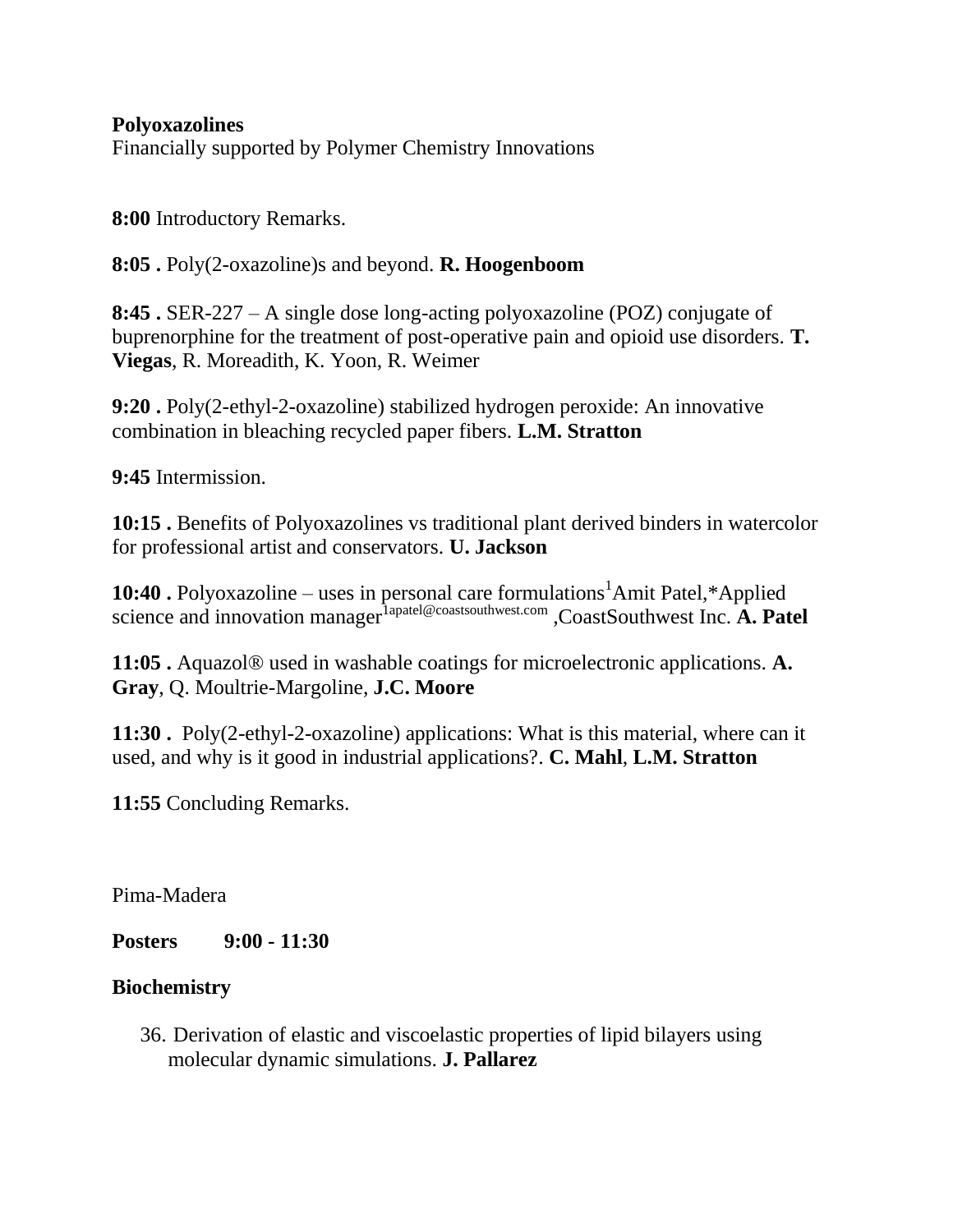- 37. Utilizing NMR to analyze naphthyl-phosphate specificity in protein tyrosine phosphatases. **J.A. Pinkston**, R. Shen, C. Simons, A.C. Hengge
- 38. Protein engineering methods to understand kinase signaling. **B. Amofah**, A.T. Platt, I. Ghosh
- 39. Engineering an orthogonal protein-protein interaction to study protein function. **K. Andakudi Kesavan**, M. Bienick, I. Ghosh
- 40.Orthogonal domain-insertion kinase switches. **S.M. Sugerman**, M. Bienick, I. Ghosh

#### **Chemical Education**

- 41. Connections between intermolecular forces and biofuel purification: An example of systems thinking in chemical education. **C. Wang**
- 42. Surveying the landscape of LA(Learning Asistant) implementation in STEM courses at the University of Utah. **H.L. Torres**, R. Frey, J. Edwards, S. Ray
- 43. Analysis of task structures in undergraduate STEM laboratory documents. **A. Reid**, J. Heath, J. Velasco
- 44. Relationships between task structure, teacher behaviors, and student behaviors in undergraduate chemistry laboratory courses. J. Heath, A. Reid, **J. Velasco**
- 45. Citizen science: Water quality monitoring of Carlsbad Lake. **R.K. Hayes**, T. Hayes
- 46. Development of a microscale, microwave-assisted synthesis of tetraphenylporphrins for the teaching laboratory. **M. Nitka**, M.A. Cranswick
- 47. Trace evidence of cosmetics. **D.J. Cowles**, **A. Arnold**, **J. Pledger**, M. Devries, R. Schmidt, T. Eaton

#### **High School and Community College**

48. Effects of extreme heat on heat related illnesses. **A. Saito**, **T. Moseley**, **A. Khan**, H. Keehu, E. Bandala

#### **Organic Chemistry**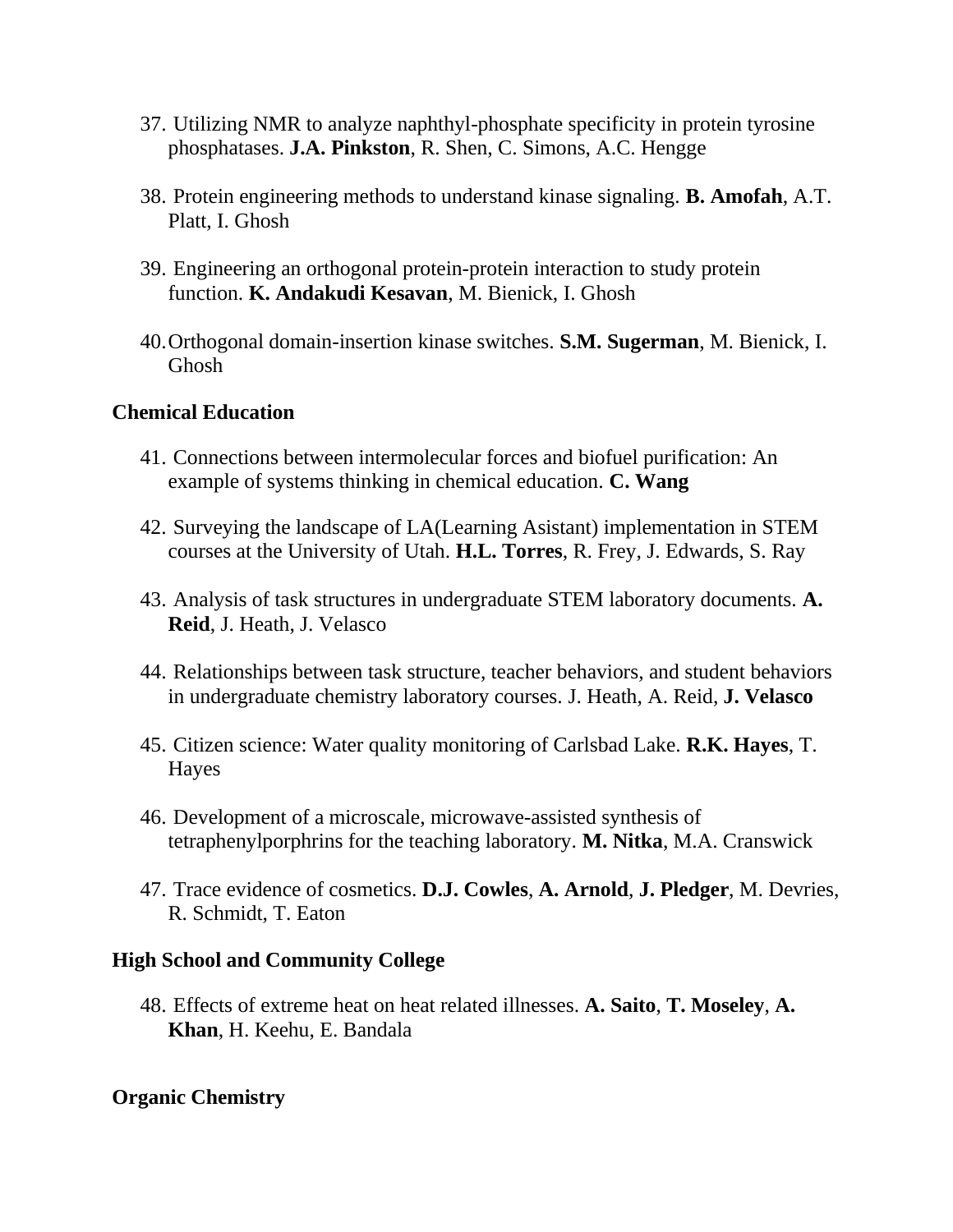- 49. Metal coordination to nitrogen-containing polyaromatic ligands: Synthesis and characterization via NMR and UV-Vis spectroscopy. **Z. Strong**, L.M. Vazquez, S.K. Hurst
- 50. Isomers and redox chemistry of non-innocent vanadium Schiff base catecholates. **A. Bates**
- 51. Plastic wastes,  $CO_2$ , and  $N_2$  as sources of high value products. **T.H. Myren**, H. Petersen, P.H. Pham, A.M. Lilio, T. Stinson, C. Huntzinger, Z. Mast, O. Luca
- 52. Synthesis of functionalized ionic liquids for coal dissolution and pretreatment. **M. Franklin**, H. Zhao
- 53. Electrochemically activated sorbents for direct air capture of carbon dioxide. **H.A. Petersen**, A.W. Alherz, C. Musgrave, O. Luca
- 54. Highly efficient green method for the acylation of saccharides. **R.M. Stolley**, B. Bruggeman, C. Boxley, L. Miller
- 55. Synthesis of 2,2'-bipyridines by a Lewis acid induced phosphorus ligand extrusion reaction. **S.A. Markham**, B. Atwater
- 56. Amino acid ionic liquid polymerization agents for electrolyte polymer hosts. **Z. Bess**

#### 57. **Withdrawn**

- 58. Cocrystals of quercetin with different acids and their physicochemical properties. **T. Kornilova**, P. Chavez, R. Castañeda, T. Timofeeva, E. Jucov
- 59. Carbon based lewis acids in frustrated lewis pair chemistry. **R. Kaur**, A.C. Shaikh, J.M. Veleta, T.L. Gianetti
- 60. Synthesis and characterization of [4]helicene cations for photocatalytic, optoelectronic and energy storage applications. **D. Mills**
- 61. *Ortho-* and *para-* substituted reactions of alcohols and ketones. **A.J. Palmer**, M.D. Mosher
- 62. Total organic fluorine (TOF) analysis for total PFAS mass estimate. **L.M. Abrell**, D. Barrientes, M. Amistadi, J.D. Chorover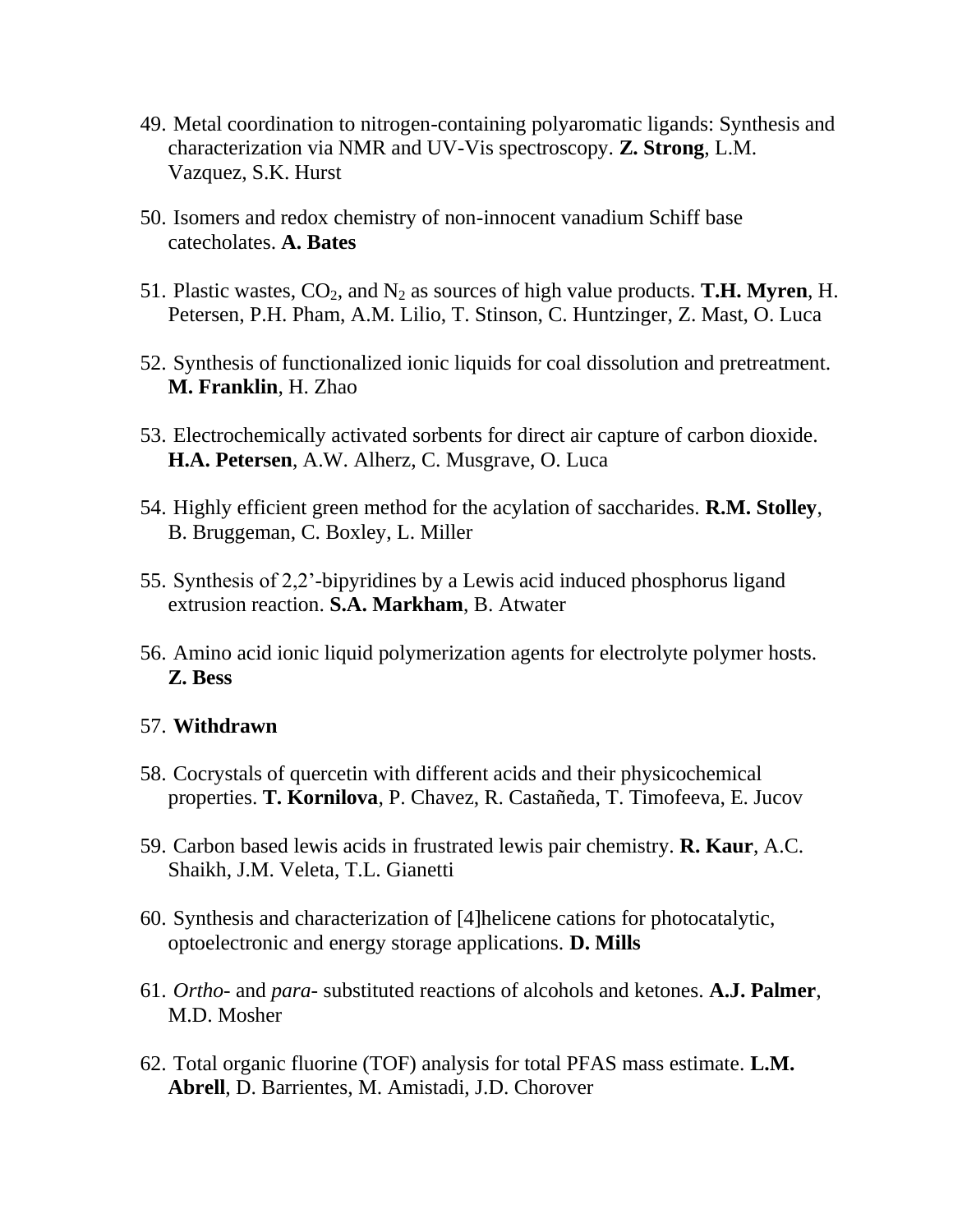- 63. HPLC analysis of potentially counterfeit amoxicillin. **H. Noel**
- 64. Synthesis of  $CF_3$ -containing spirocyclic indolines via a red-light-mediated trifluoromethylation/dearomatization cascade reaction. **S.M. Stull**, L. Mei, T.L. Gianetti, J. Moutet

65. **Withdrawn**

- 66. **Withdrawn**
- 67. **Withdrawn**

# **FRIDAY AFTERNOON**

Copper

# **Bioinorganic Chemistry and Chemical Biology**

#### **Session A**

N. Cornejo, E. Tomat, *Presiding*

**1:15** Introduction.

**1:20 .** Development of 'copper-free click' enabled triazabutadiene for bioorthogonal applications of aryl diazonium ions in bioconjugate chemistry. **G.J. Davis**

**1:40 .** Glycoconjugate prochelators exploit glucose transporter 1 to target iron in cancer cells. **Y. Sung**, E. Tomat

**2:00 .** Essential and non-essential metal ions and application of vanadium complexes as therapeutic agents against cancer. **D.C. Crans**

**2:30 .** A peptide nitrile hydratase active site model system: Insight into co-type NHase active site maturation. **i.R. ogutu**, B. Bennett, R.C. Holz, A.T. Fiedler

**3:00** Break.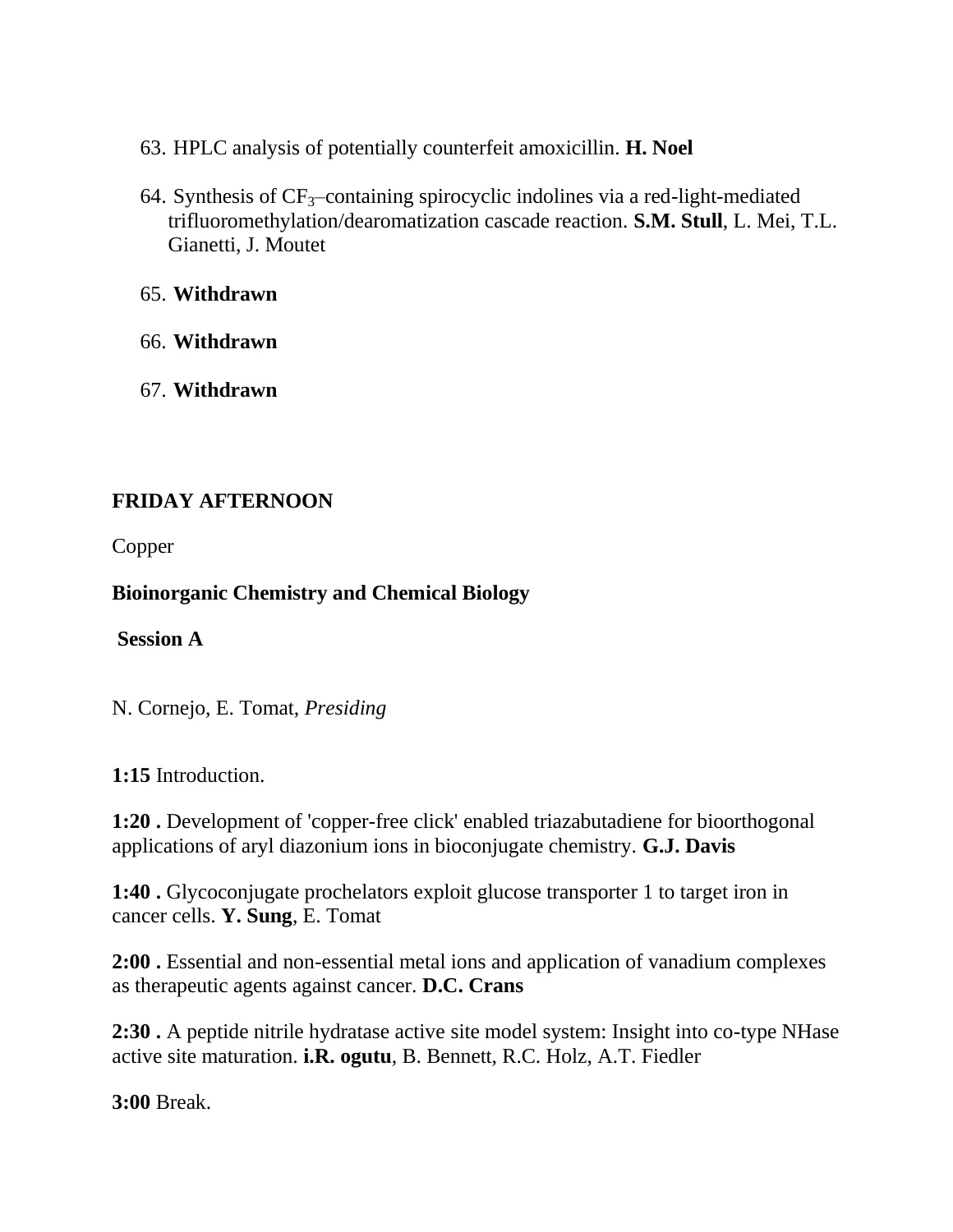**3:30 .** Re(I) tricarbonyl complexes as coordinate covalent inhibitors for the SARS-CoV-2 main cysteine protease. **J. Karges**, M. Kalaj, M. Gembicky, S. Cohen

**4:00 .** Construction of novel hybrid nanostructures via organometallic Au(III) reagents. **E. Doud**, J. Stauber, A.L. Rheingold, A.M. Spokoyny

**4:30 .** Exploring the chemical properties of new hydrophobic and stable non-innocent vanadium(V) compounds. **H. Murakami**, A. Haase, J. Koehn, A. Levina, P. Lay, D.C. Crans

Canyon A

## **Black Chemists towards a Brighter Future**

**Session B**

With support from NOBCChE H. Nelson, *Presiding*

**1:15** Introductory Remarks.

**1:20 .** Addressing the disparity between being a non-traditional student and the guidelines imposed by contemporary research in STEM with a little bit of organicinorganic interfaces. **L. Whittaker-Brooks**

**1:40 .** Strategies for exploring the role of mitochondrial dynamics during disease-state through the use of triazabutadiene chemical probes. **D. Johnson**, J.C. Jewett

**2:00 .** Analysis of secondary marine aerosol formation from a mixture of volatile organic compounds. **A.N. Moore**, L. Cancelada, K.A. Prather

**2:20 .** Interrogating the isoprenoid biosynthetic pathway through organophosphorus chemistry. **N.M. Harmon**

**2:40 .** Addressing the future of science: Combining electrocatalytic CO2 capture and conversion and improving mentorship at UC Irvine. **A.C. Matus**, J.Y. Yang

**3:00** Intermission.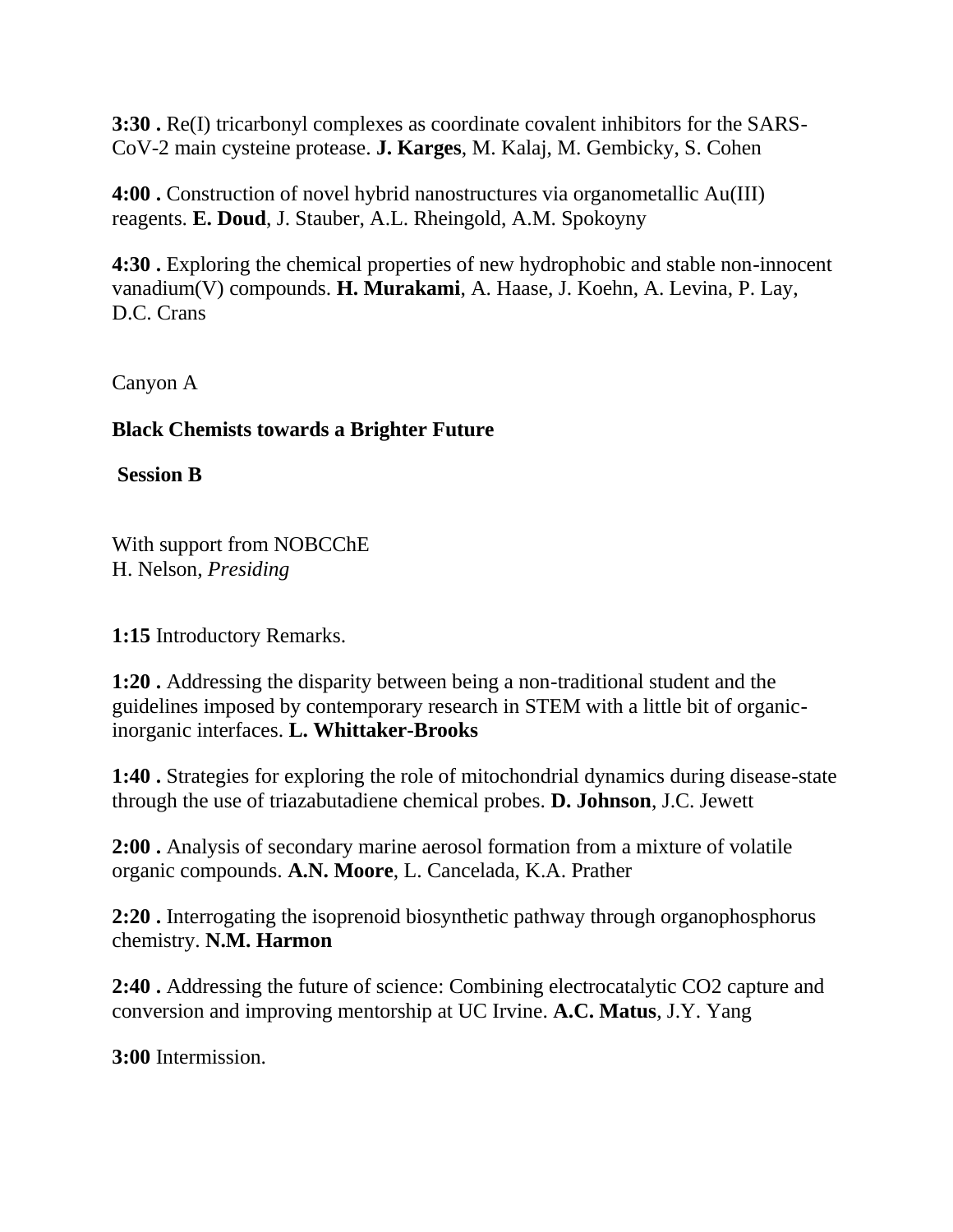**3:30 .** Towards real-time, high resolution neurochemical monitoring *in vivo*. **S.T. Mensah**, O. Lukoyanova, K. Yang, P.S. Weiss, M. Stojanović, A.M. Andrews

**3:50 .** Accelerating the discovery of anesthetics via automation in chemistry and biology. **J.K. Sello**

**4:10 .** Faculty member roles in recruiting talent and designing experiences to support student success, academically and culturally. **M.F. Page**

**4:30 .** Synthetic strategies towards fluorosulfurylation of organic molecules and sulfur-fluoride exchange (SuFEx). **N.D. Ball**

**4:50** Concluding Remarks.

Canyon B

**Energy: Solar, Batteries and Beyond**

**Session B**

**1:15** Introductory Remarks.

**1:20 .** Bifunctional nickel and copper electrocatalysts for  $CO_2$  reduction and the oxygen evolution reaction. **H. Pan**, C. Barile

**1:40 .** New aryl bridged [2Fe-2S] cluster catalysts incorporated into a metallopolymer framework to electrocatalytically produce H<sup>2</sup> from water. **A.G. Coen**, M.O. Hamilton, R.S. Glass, J. Pyun, D.L. Lichtenberger

**2:00 .** Effect of DP on the electrocatalytic production of hydrogen in neutral water with [2Fe-2S] metallopolymer electrocatalysts. **A. Gibson**, K. Clary, J. Pyun, R.S. Glass, D.L. Lichtenberger

**2:20 .** Photoredox properties of carbocartion-based ligands. **J.M. Veleta**, L. Mei, T.L. **Gianetti** 

**2:40 .** Alternate energy sources: What comes after fossil fuels?. **J. Gerlach**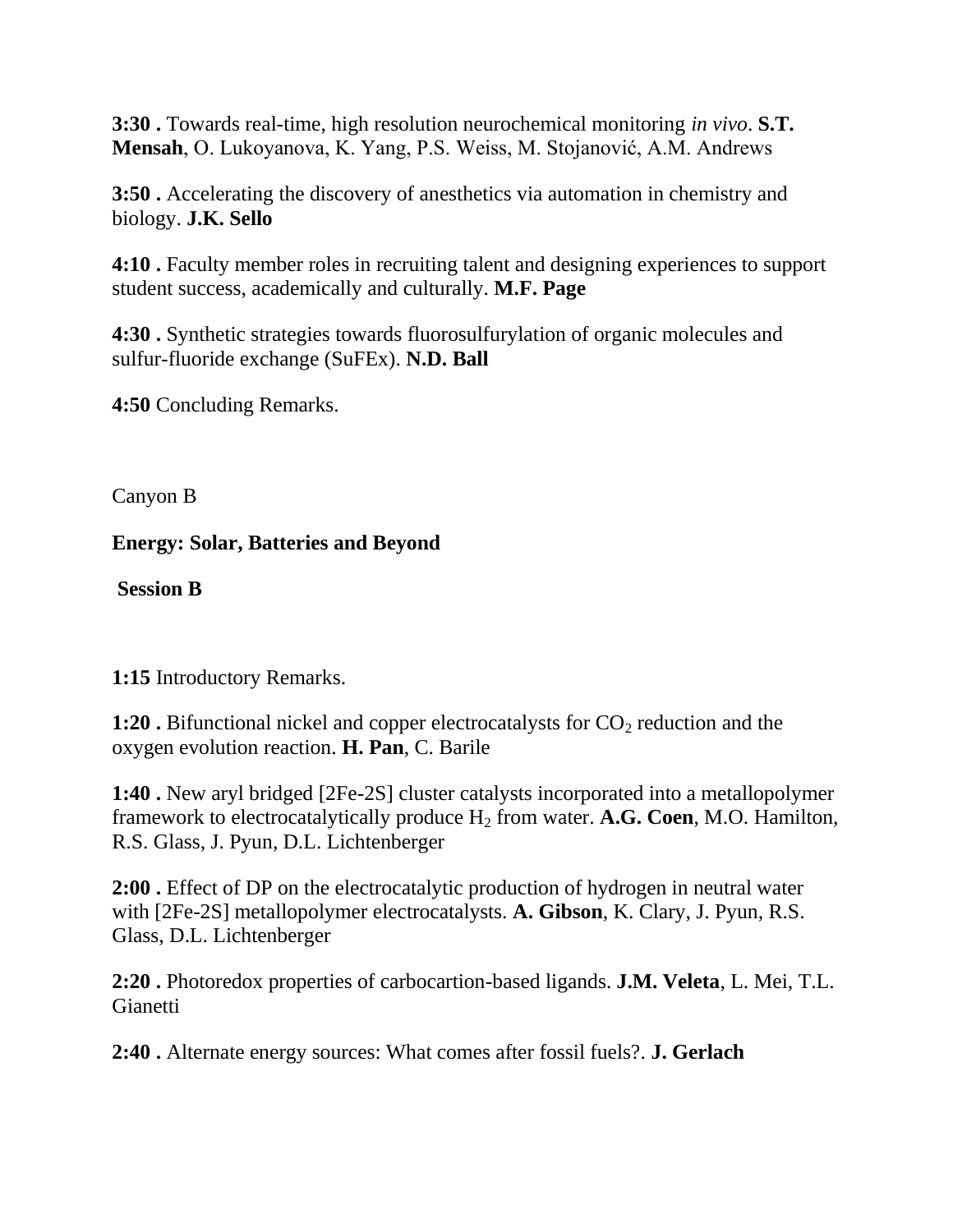#### **Bioanalytical Chemistry**

**3:30** Introductory Remarks.

**3:35 .** Characterizing xenobiotic hemp metabolites in the raw honey of Western honey bees (*Apis mellifera*) by HPLC-MS/MS. **E. Palumbo**, A. McCorkle

**3:55 .** Counterflow isotachophoresis-capillary zone electrophoresis with laser induced fluorescence (CFITP-CZELIF) to analyze trace compounds in complex matrices. **A.N. Amarakoon**, B. Liu, C.A. Aspinwall

**4:15 .** Development of ion channel probe-scanning ion conductance microscopy for simultaneous chemical and topographical imaging. **C. Hsieh**, B. Zacher, C.A. Aspinwall

**4:35 .** Solid-state NMR spectroscopy and molecular simulations reveal antimicrobial peptide biomembrane interactions. **F.T. Doole**, C.K. Chan, E. Streitwieser, D. Sarkar, M. Kim, A.V. Struts, A. Singharoy, M.F. Brown

Canyon C

#### **Physical Chemistry**

**Topics in Physical Chemistry I**

V. Huxter, *Presiding*

**1:15** Introductory Remarks.

**1:20 .** Watching charges move at the organic semiconductor/electrolyte interface. **E.L. Ratcliff**

**2:00 .** Plasmonic chiroptical enhancement of molecular vibrational circular dichroism. **A.C. Morren**, A. Nguyen, A. Ballance, J.S. Shumaker-Parry

**2:20 .** Ultrafast dynamics of a reversible antiferromagnetically coupled dimer. **A. Kumar**, A. Swain, B.J. Thompson, V. Huxter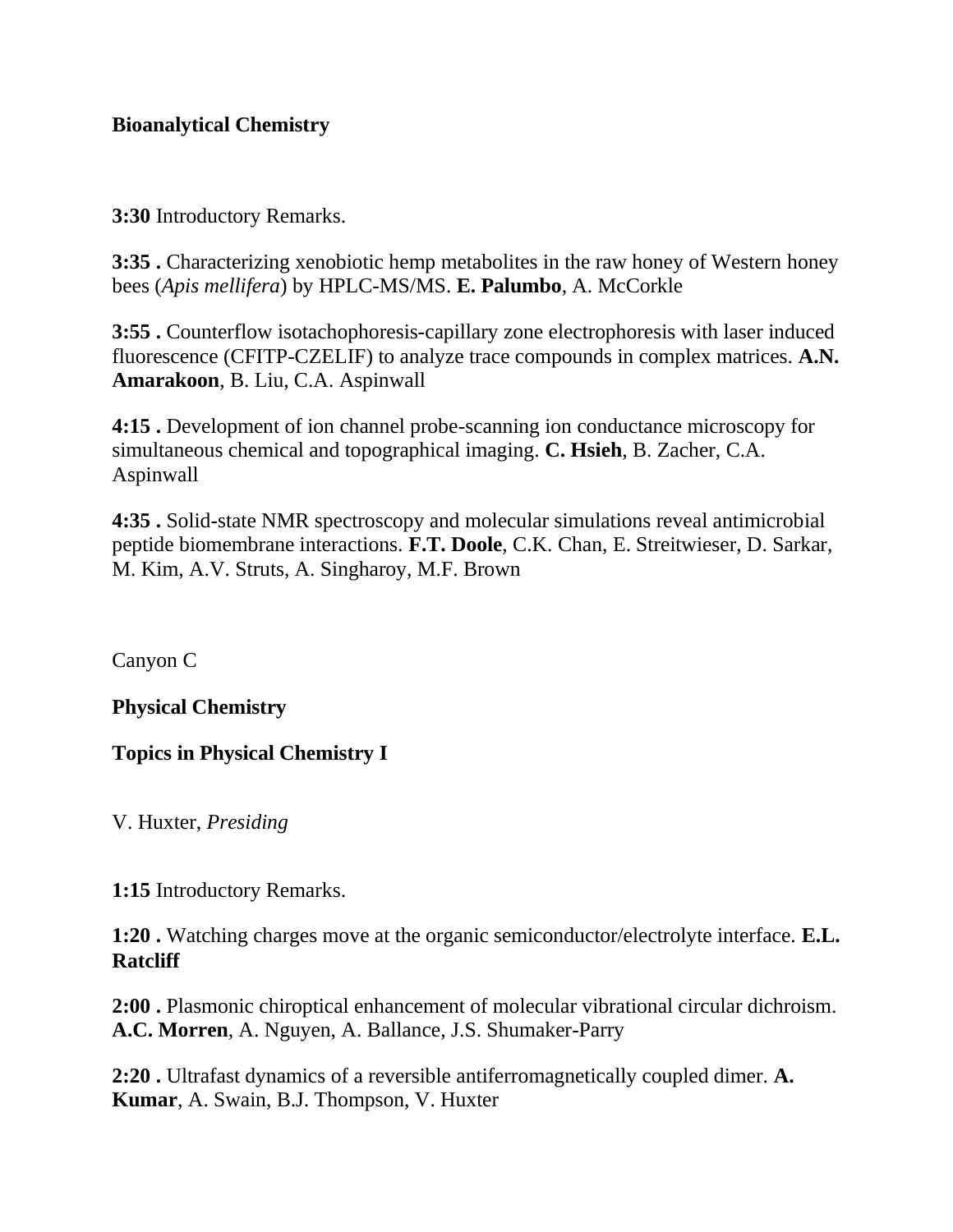**2:40** Concluding Remarks.

#### **Physical Chemistry**

# **Topics in Physical Chemistry II**

V. Huxter, *Presiding*

**3:30** Introductory Remarks.

**3:35 .** Controlling charge, spin and light in lead-halide inspired hybrid semiconductors. **M.C. Beard**

**4:15 .** Mechanistic insights about electrochemical proton-coupled electron transfer derived from a vibrational probe. **S. Sarkar**, A. Maitra, W.R. Lake, R.J. Warburton, S. Hammes-Schiffer, J. Dawlaty

**4:35 .** Quadruple hydrogen bond-containing A-AB-A triblock copolymers: Probing the Influence of hydrogen bonding in the central block. **B. Liu**, X. Chen, G. Spiering, R.B. Moore, T.E. Long

**4:55** Concluding Remarks.

AZ History Museum Auditorium

#### **Inorganic Chemistry Research and Teaching: A Symposium in honor of Dennis L. Lichtenberger**

Financially supported by Anonymous J. H. Enemark, *Presiding*

**1:15 .** Bent and linear nitric oxide ligands in an asymmetric butterfly, CoMoCo': Its characterization and how/why it forms. **M.Y. Darensbourg**, M. Quiroz, P. Guerrero, J. Reibenspies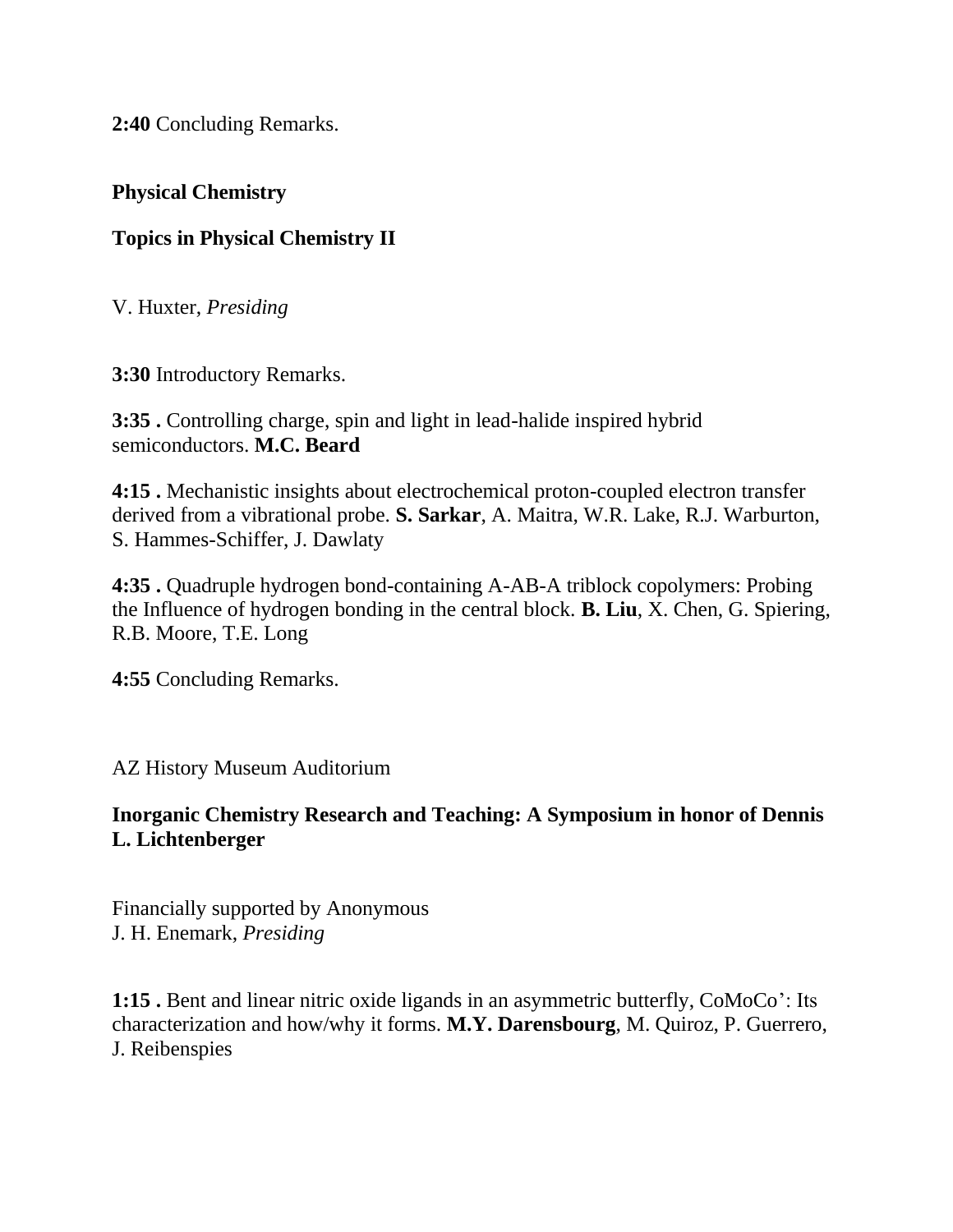**1:50 .** Electrocatalysts for H<sub>2</sub> generation from neutral water. **R.S. Glass**, J. Pyun, D.L. Lichtenberger, D.H. Evans, K. Matyjaszewski, K. Clary, M. Karayilan, M. Hamilton, W. Brezinski, S. Li, L. Fu

**2:25 .** Transforming theory into experimentally testable models: How a card-carrying inorganic chemist discovers drugs and predicts protein structures by writing code. **G.E. Kellogg**

**3:00** Intermission.

**3:30 .** Controlling light with polymers: Next generation plastics optics for infrared imaging and photonics. **J. Pyun**

**4:05 .** Fundamental spectroscopic and theoretical studies of organometallic dithiolene compounds provide insight about catalysis by molybdenum enzymes. **J.H. Enemark**

**4:40** Concluding Remarks.

# **SATURDAY MORNING**

Copper

**Bioinorganic Chemistry and Chemical Biology**

#### **Session B**

J. C. Jewett, Y. Sung, *Presiding*

#### **8:30** Introduction.

**8:35 .** Non-innocent vanadium imidazole-based Schiff base complexes with anticancer properties: Synthesis and characterization. **K. Kostenkova**, J.T. Koehn, H. Murakami, C. Uslan Yigit, S.A. Markham, A. Levina, P. Lay, D.C. Crans

**8:55 .** Functionalized triazabutadienes for the intracellular delivery of benzene diazonium ions. **N. Cornejo**, B. Amofah, I. Ghosh, J.C. Jewett

**9:15 .** The wonderful world of copper ionophores as antimicrobials (and other copper tales). **M. Johnson**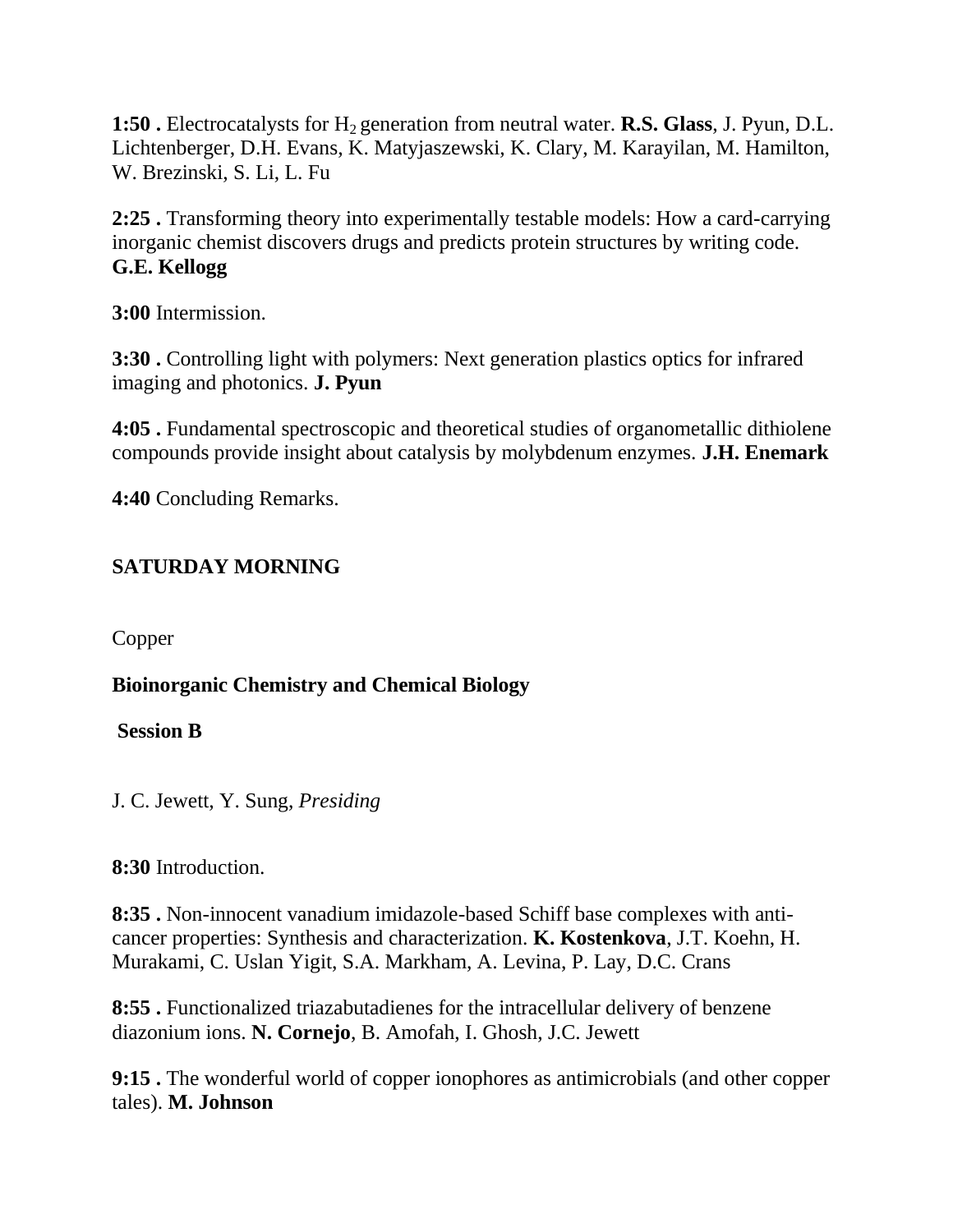**9:45** Break.

**10:15 .** Understanding the conformational component of NOS mechanism. **A.V. Astachkine (Astashkin)**, C. Feng

**10:45 .** Engineering of monosized lipid-coated mesoporous silica nanoparticles for CRISPR delivery. **A. Noureddine**, A. Maestas-Olguin, E. Saada, A. LaBauve, J. Agola, K. Baty, T. Howard, J. Sabo, C. Sandoval Espinoza, J. Doudna, J. Schoeniger, K. Butler, O. Negrete, C. Brinker, R. Serda

**11:15 .** Antiproliferative iron prochelators: 5-halogeno-salicylaldehyde-derived thiosemicarbazones with thiol-reactive sulfonate ester masks. **W. Wu**, E. Tomat

Canyon A

#### **Chemical Business: Resources and Best Practices**

Cosponsored by SCHB J. E. Sabol, *Presiding*

**8:00** Introductory Remarks.

**8:05 .** ACS Division of Small Chemical Businesses (SCHB) opportunities and member benefits. **J.E. Sabol**

**8:30 .** Startup company playing with 800-pound gorillas. **B. Gordon**

**8:55 .** Chemistry research in academic/industrial partnerships in the brewing industry. J. Farmer, A.T. Koppisch, C.h. Morrissey, C. Patcher, C. Selna, **J.C. Ingram**

**9:20 .** Best practices for the solo practitioner. **J.E. Sabol**

**9:45** Intermission.

**10:15 .** Breaking the concrete wall: Commercializing new green construction materials. **D.A. Stone**

**10:40 .** Statistics for chemistry! Animals, the Great War, and anecdotes. **D. Barron**

**11:05 .** Discussion.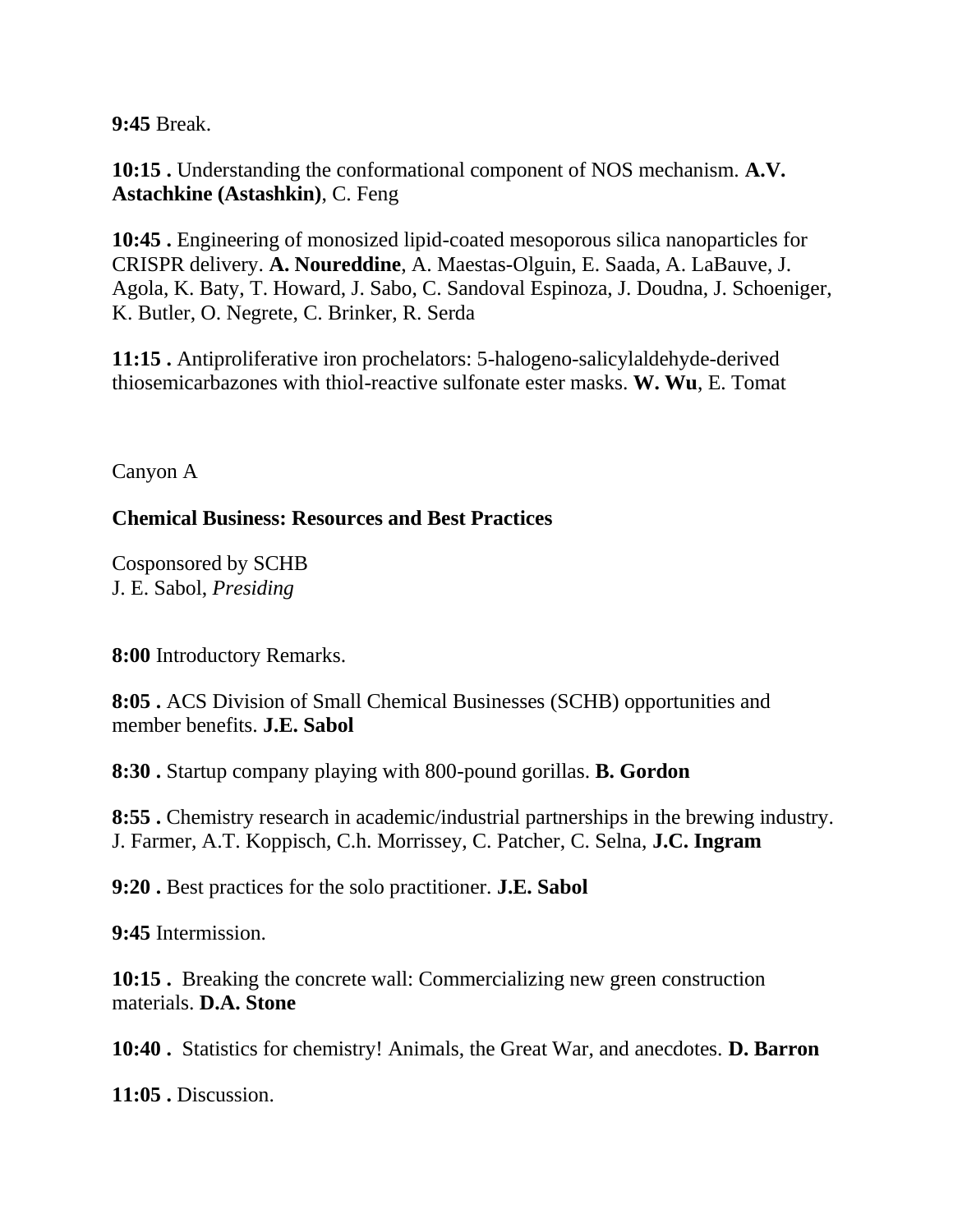Canyon B

#### **Bioanalytical Chemistry**

K. Saunders, *Presiding*

**8:00** Introductory Remarks.

**8:05 .** Investigation of deuterated cryoprotectants within living rice cells by coherent Raman scattering microscopy. **F.M. Samuels**, D.G. Stich, R. Bonnart, G.M. Volk, N.E. Levinger

**8:30 .** DNA based electrochemical sensor for determination of topotecan hydrochloride as an anticancer drug with MAPbI<sub>3</sub>/MWCNTs nanocomposite modified on the glassy carbon electrode. **O. NODRAT**, M. Mehmandoust, N. Erk

**8:55 .** Guanine and adenine based DNA biosensor modified with Fe<sub>3</sub>O<sub>4</sub>/PANI nanocomposite as analytical tool for determination of epirubicin. **M. Mehmandust**, N. Erk

**9:20 .** Electrophysiological sensor prepared from polymer scaffold stabilized black lipid membranes with reconstituted nicotinic acetylcholine receptor. **Z. Wang**, X. Wang, B. Zacher, C.A. Aspinwall

**9:45** Intermission.

**10:15 .** Characterizing monoamine neuroadaptation in the hub of the central auditory system as a major dysfunction underlining noise-induced hearing loss. P. Wilson, B. Doe, **A. Apawu**

**10:40 .** Understanding hormone secretion from pancreatic islet cells via amperometric detection of exocytotic events. **H.B. Schmidt**, B. Zacher, C.A. Aspinwall

**11:05 .** Luminescent zirconium metal-organic frameworks as enhanced nanoscintillators for sensing low energy β emitters. **C. Ke**, M. Han, B. Zacher, C.A. Aspinwall